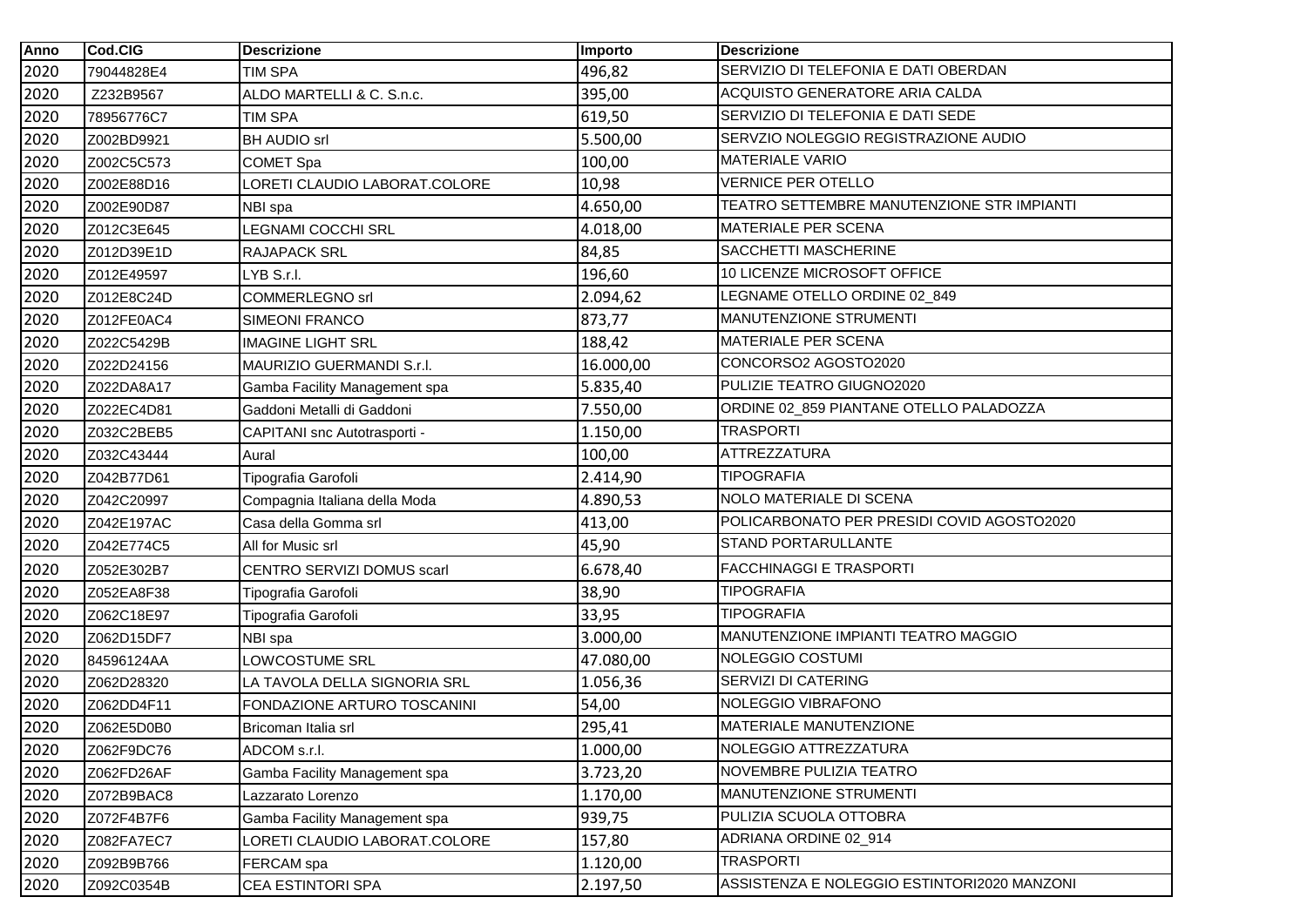| 2020 | Z092D76AEF | <b>EUROPEST ITALIANA SRL</b>         | 500,00    | <b>20 LITRI PRODOTTO SANIFICAZIONE</b>    |
|------|------------|--------------------------------------|-----------|-------------------------------------------|
| 2020 | Z092DE579F | RM Multimedia Srl                    | 18.720,00 | 8 ROBIN SPIIDER                           |
| 2020 | Z0A2F71A9F | <b>VIVAEVENTS</b> srl                | 2.736,00  | MASCHERE PALADOZZA OTTOBRE                |
| 2020 | Z0A2F7FC21 | Bologna Welcome srl                  | 6.540,00  | AFFITTO SALA/EVENTI PALADOZZA NOVEMBRE    |
| 2020 | Z0B2C4D447 | Consorzio Servizi Specialtrasp       | 772,60    | SMALTIMENTO RIFIUTI FEBBRAIO2020          |
| 2020 | Z0B2E17257 | SERFRIGO s.r.l.                      | 492,48    | CONTROLLO DUE REFRIGERATORI MANZONI       |
| 2020 | Z0B2E2AB1C | F.P. Spa - Persici                   | 1.673,00  | MATERIALE IDRAULICO                       |
| 2020 | Z0B2ED3170 | LEGNAMI COCCHI SRL                   | 490,00    | LEGNAME OTELLO                            |
| 2020 | Z0B2FBFA0C | LORETI CLAUDIO LABORAT.COLORE        | 155,74    | ORDINE 02_917 ADRIANA SMALTO              |
| 2020 | Z0C2D4A2F1 | SANDRI S.R.L. FERRAMENTA             | 1.784,05  | <b>ACQUISTO FERRAMENTA</b>                |
| 2020 | Z003019C4B | NBI spa                              | 725,00    | INTERVENTO STR IMPIANTI MANZONI           |
| 2020 | Z0C2ECD0A4 | E. RANCATI SRL                       | 800,00    | NOLEGGIO COSTUMI OTELLO ORDINE 02_861     |
| 2020 | Z0C2ED32B0 | Cro.mia s.r.l.                       | 396,20    | <b>IGNIFUGO OTELLO</b>                    |
| 2020 | Z0C2FBE3C4 | PLAY S.r.l.                          | 130,00    | <b>TESSUTO PER ACROBATA</b>               |
| 2020 | Z0C301A75F | COGEI COSTRUZIONI SPA                | 5.874,00  | VARIANTE IMPIANTI ELETTRICI PORTICO       |
| 2020 | Z0D2D65399 | Gamba Facility Management spa        | 492,25    | PULIZIE INDUSTRIA                         |
| 2020 | Z0D2EEAD6B | NBI spa                              | 1.660,00  | OTTOBRE TEATRO CABINA MANUT.              |
| 2020 | Z0E2BDF03E | Consorzio Servizi Specialtrasp       | 700,15    | SMALTIMENTO RIFIUTI GENNAIO2020           |
| 2020 | Z0E2C357AF | Villa Marcello Liutaio               | 180,00    | MANUTENZIONE STRUMENTI                    |
| 2020 | Z0E2D60F3C | CAI SRL CENTRO AUTOMAZIONI           | 120,00    | <b>VENTURIMETRO</b>                       |
| 2020 | Z0E2FD4C23 | Gamba Facility Management spa        | 660,00    | NOVEMBRE SANIFICAZIONI COVID              |
| 2020 | Z0F2C849BD | Energo Logistic spa                  | 610,90    | LAVORI MANZONI MARZO                      |
| 2020 | Z102C4B545 | Domenichelli Carlo                   | 183,00    | AFFILATURA LAME                           |
| 2020 | Z102D803D0 | CENTRO LAVANDERIA SRL                | 48,10     | LAVAGGIO ABITO ORDINE 02_818              |
| 2020 | Z112B80B21 | CENTRO LAVANDERIA SRL                | 819,20    | LAVANDERIA                                |
| 2020 | Z022E1BE5A | Gamba Facility Management spa        | 10.874,25 | PULIZIE TEATRO LUGLIO2020                 |
| 2020 | Z122BB3E17 | Hobbyland srl                        | 104,04    | MATERIALE PER SCENA                       |
| 2020 | Z122BE3ADB | Luce È s.u.r.l.                      | 1.900,00  | NOLO ATTREZZATURA                         |
| 2020 | Z122C067C3 | IGP Decaux S.p.A.                    | 18.089,93 | <b>PUBBLICITÀ</b>                         |
| 2020 | Z122C21E08 | ILLUMINO SERVICE srl                 | 150,00    | MATERIALE ELETTRICO MANZONI               |
| 2020 | Z122E9BA0A | OXA srl antinfortunistica            | 347,49    | SCARPE DPI COMMESSA4345/P                 |
| 2020 | Z142B815BE | <b>KRYOLAN GMBH CHEMISCHE FABRIK</b> | 2.500,75  | <b>MATERIALE VARIO</b>                    |
| 2020 | Z142C1C16D | NBI spa                              | 1.660,00  | FEBBRAIO2020 TEATRO CABINA                |
| 2020 | Z142DF19C7 | Benuzzi Mauro                        | 5.638,00  | LUCIDATURA PLATEA                         |
| 2020 | Z142ED02D7 | S.I.A.E. SOC.ITALIANA DEGLI AU       | 581,00    | NOLEGGIO MAT MUSICALE CONC. KAUFMANN      |
| 2020 | Z142EE00C8 | ADCOM s.r.l.                         | 1.840,00  | 6 HARD DISK MEMORIZZAZIONE DATI PALADOZZA |
| 2020 | Z142F11BF1 | Bologna Welcome srl                  | 32.977,00 | AFFITTO ATTIVITÀ PALADOZZA OTTOBRE2020    |
| 2020 | Z152D80333 | CENTRO LAVANDERIA SRL                | 1.751,59  | LAVAGGIO ABITO ORDINE 02_816              |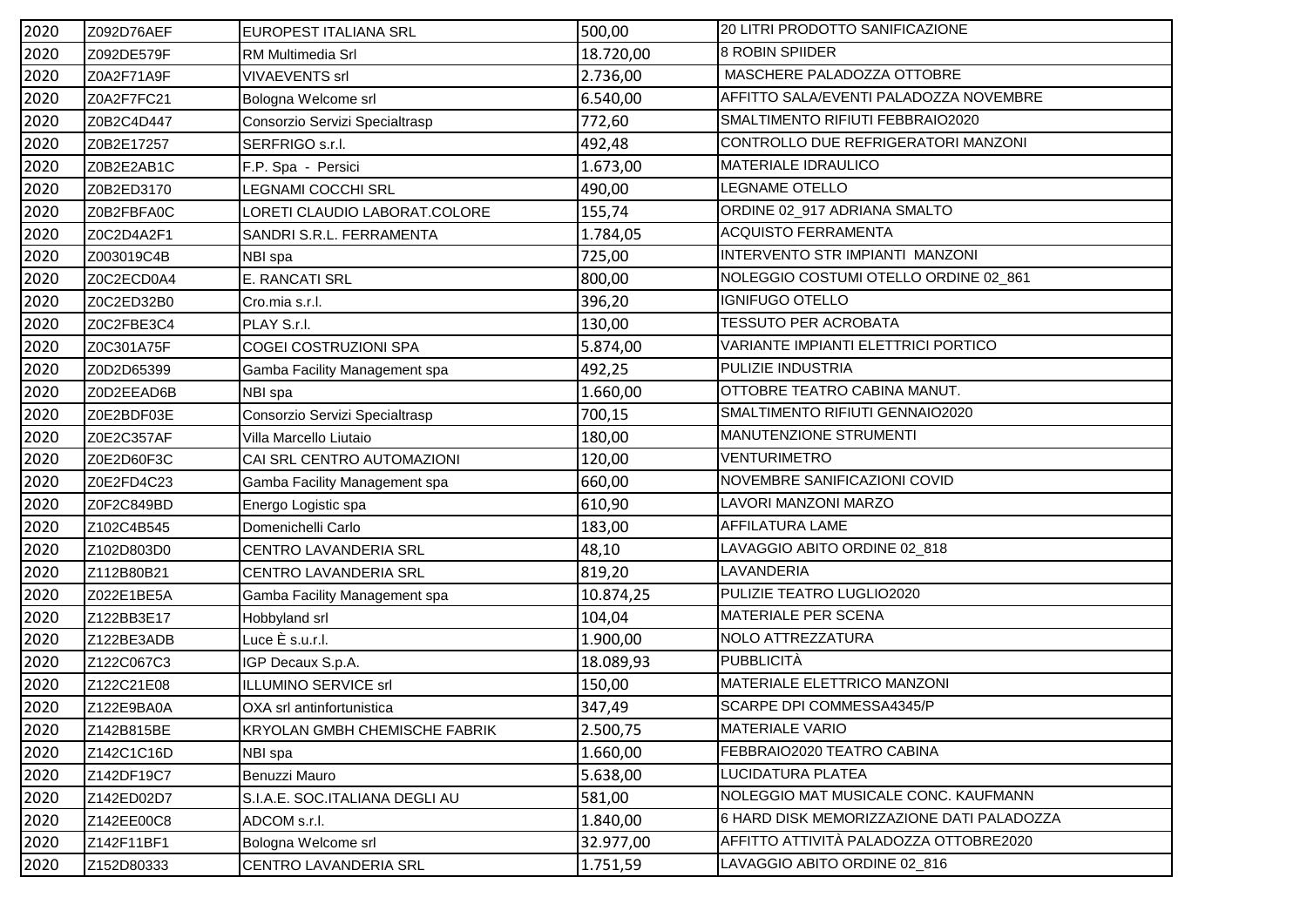| 2020 | Z152E94A18 | Tipografia Garofoli               | 166,90   | <b>TIPOGRAFIA</b>                                     |
|------|------------|-----------------------------------|----------|-------------------------------------------------------|
| 2020 | Z162C00DA8 | RETE7 SrL                         | 3.500,00 | <b>PUBBLICITÀ</b>                                     |
| 2020 | Z162DC49AC | NBI spa                           | 3.000,00 | MANUTENZIONE IMPIANTI AGOSTO2020 TEATRO               |
| 2020 | Z172AC0DEB | SOCIETA' REALE MUTUA DI ASSICU    | 7.167,00 | <b>ASSICURAZIONE</b>                                  |
| 2020 | Z172BAD1A0 | DHL EXPRESS (ITALY) S.R.L.        | 1.054,84 | TRASPORTI CON CORRIERE ESPRESSO                       |
| 2020 | Z172C3147F | <b>Award Security srl</b>         | 8.154,24 | <b>GUARDIANIA TEATRO MARZO</b>                        |
| 2020 | Z172CFF6CB | Domenichelli Carlo                | 98,00    | TUBO SEGA NASTRO28022020                              |
| 2020 | Z182CED8C4 | Bricoman Italia srl               | 160,56   | MATERIALE A CONSUMO                                   |
| 2020 | Z192C1C1CB | NBI spa                           | 1.650,00 | FEBBRAIO2020 MANZONI MAN.IMPIANTI                     |
| 2020 | Z192CB706B | OXA srl antinfortunistica         | 529,63   | <b>IGIENIZZANTE MANI E GUANTI - COVID</b>             |
| 2020 | Z192D15E2F | NBI spa                           | 1.650,00 | MANUTENZIONE IMPIANTI MAGGIO MANZONI                  |
| 2020 | Z192F1C00C | Stefauto S.p.A. Mercedes-Benz     | 625,00   | TAGLIANDO FURGONE ORIDINE 02_901                      |
| 2020 | Z192F8FA31 | <b>BROS PRINT</b>                 | 522,75   | 75 SHOPPER BOOKSHOP                                   |
| 2020 | Z1A2C3E625 | <b>OFFICINA F.LLI GALLINI SNC</b> | 533,97   | MANUTENZIONE AUTOMEZZI                                |
| 2020 | Z1A2D1BD8F | D.M. OLEODINAMICA srls            | 5.500,00 | <b>INCARICO2020 MANUTENZ. TIRI DI SCENA</b>           |
| 2020 | Z1A2D35860 | New Fontanili Srl ISAFF           | 500,00   | 1000 MASCHERINE                                       |
| 2020 | Z1A2D97A1B | EUROPEST ITALIANA SRL             | 1.000,00 | 40 LITRI PRODOTTO PER SANIFICAZIONE MICROSAN AIR FREE |
| 2020 | Z1A2ECCF83 | GRUPPO2G S.p.A.                   | 3.260,00 | CORSO ADDETTI ALL USO DELLA MECCANICA DI SCENA        |
| 2020 | Z1A2F1BB6A | Award Security srl                | 2.120,76 | SERVIZIO DI VIGILANZA MANZONI OTTOBRE                 |
| 2020 | Z1A3019498 | Energo Logistic spa               | 421,90   | LAVORI EDILI INDUSTRIA DICEMBRE                       |
| 2020 | Z1B2C8A923 | <b>GRUPPO CIEMME SRL</b>          | 215,04   | RINNOVO SOFTWARE CROSSWARE2020/2021                   |
| 2020 | Z1B2E40C78 | <b>IDEM SRL</b>                   | 236,00   | TABLET SAMSUNG ELETTRICISTI                           |
| 2020 | Z1B2EA2560 | <b>F.LLI BIAGINI SRL</b>          | 464,51   | MATERIALE VARIO DI CANCELLERIA                        |
| 2020 | Z1B2F4B778 | Gamba Facility Management spa     | 8.395,10 | PULIZIA TEATRO OTTOBRE                                |
| 2020 | Z1C2C10A46 | <b>IMAGINE LIGHT SRL</b>          | 626,31   | <b>STRIP LED</b>                                      |
| 2020 | Z1C2D6ACF1 | Tipografia Garofoli               | 340,00   | <b>TIPOGRAFIA</b>                                     |
| 2020 | Z1C2F0A580 | Benuzzi Mauro                     | 350,00   | LEVIGATURA PAVIMENTO OTELLO                           |
| 2020 | Z1D2D7DC2D | Gamba Facility Management spa     | 220,00   | SANIFICAZIONE MANZONI 16/06/2020                      |
| 2020 | Z1D2DC301B | CAPITANI snc Autotrasporti -      | 1.150,00 | NOLEGGIO CARRELLO ELEVATORE                           |
| 2020 | Z1D2E30543 | <b>COMET Spa</b>                  | 233,38   | ADATTATORI PALADOZZA                                  |
| 2020 | Z1D2FE134B | <b>IG Factory SRL</b>             | 155,00   | 500 BUSTINE SALVIETTE IGIENIZZ BOOKSHOP               |
| 2020 | Z1E2E6A609 | F.P. Spa - Persici                | 176,26   | <b>MATERIALE IDRAULICO</b>                            |
| 2020 | Z1F2AE2B55 | LANTECH LONGWAVE S.p.A.           | 2.625,23 | MANUTENZIONE ATTREZZATURE                             |
| 2020 | Z1F2E96F1B | CENTRO LAVANDERIA SRL             | 59,39    | LAVAGGIO COSTUMI                                      |
| 2020 | Z212B85122 | Bricoman Italia srl               | 26,93    | <b>MATERIALE VARIO</b>                                |
| 2020 | Z212C2BEF3 | MARGAD S.R.L.                     | 527,87   | MATERIALE PER SCENA                                   |
| 2020 | Z212D8066F | GIUFFRE' FRANCIS LEFEBVRE SPA     | 329,50   | VOLUMI MEMENTO PER DIRAMM E PERSONALE                 |
| 2020 | Z212E2F4B1 | Casa Ricordi srl                  | 465,00   | NOLEGGIO MAT.MUSICALE CONCERTO21/09/2020 VALCUHA      |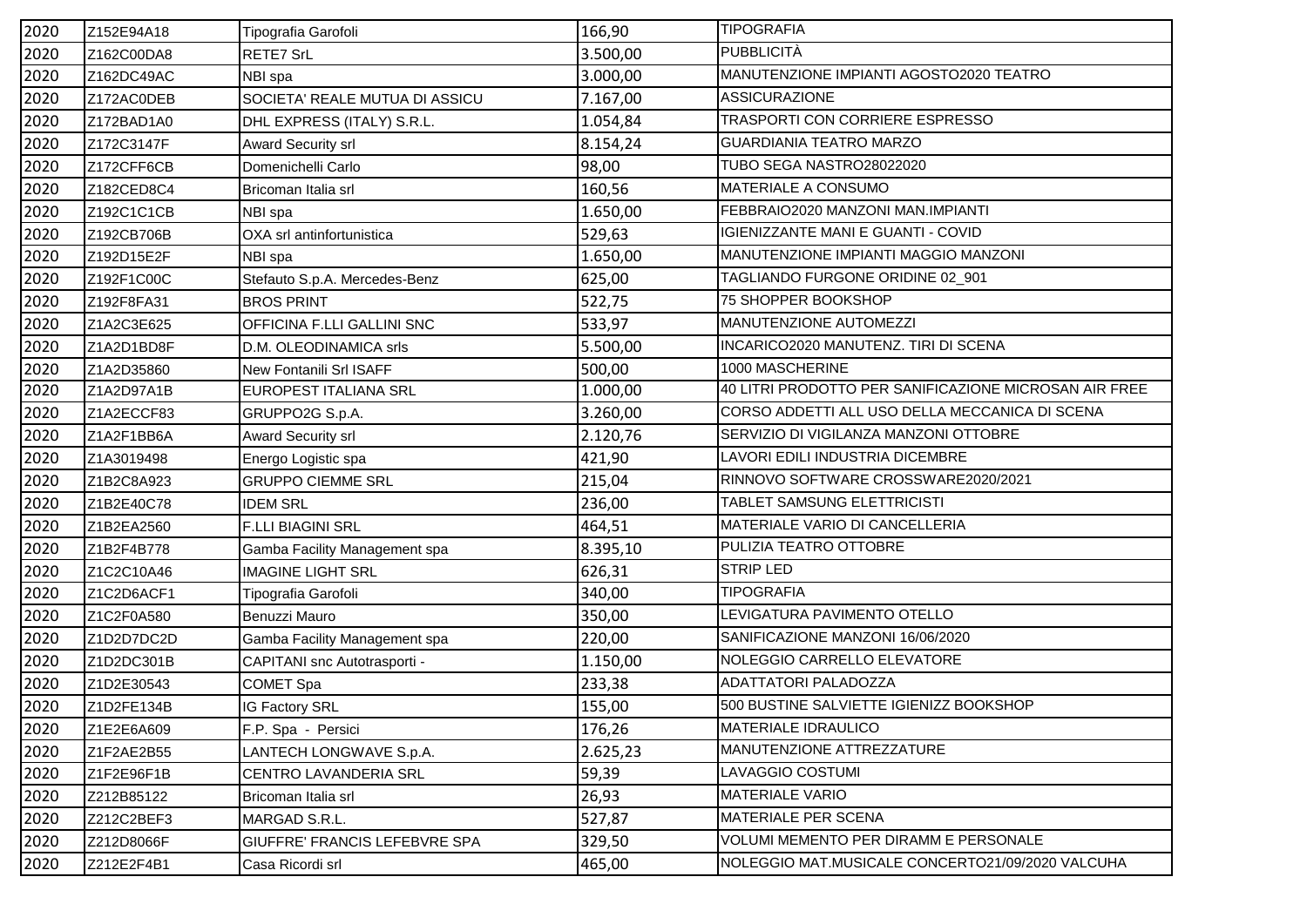| 2020 | Z212EF6B23 | <b>IMAGINE LIGHT SRL</b>       | 2.525,00  | LAMPADE PROIETTORI ORDINE 02_887                 |
|------|------------|--------------------------------|-----------|--------------------------------------------------|
| 2020 | Z212F80A2C | Energo Logistic spa            | 3.307,00  | <b>LAVORI EDILI TEATRO</b>                       |
| 2020 | Z212F8F190 | FONDAZIONE ALDINI VALERIANI    | 1.050,00  | ATTIVITÀ DI ASSITENZA COMMEMSSA FA/12210         |
| 2020 | Z222CDE26C | Casa Ricordi srl               | 650,00    | NOLO MATERIALE PER STREAMING                     |
| 2020 | Z222D8A780 | Capri srl                      | 1.000,00  | MASCHERINE CHIRURGICHE                           |
| 2020 | Z222DA8BDA | Gamba Facility Management spa  | 671,25    | PULIZIE INDUSTRIA GIUGNO                         |
| 2020 | Z222F00D2F | ORETI CLAUDIO LABORAT.COLORE   | 1.583,26  | MATERIALE ORDINE 02_885 OTELLO                   |
| 2020 | Z232D3B9E8 | PASSARINI FRANCO snc           | 220,50    | <b>UTENSILI</b>                                  |
| 2020 | Z232E16A1A | Energo Logistic spa            | 200,00    | GIARDINAGGIO PARCHEGGIO28/07                     |
| 2020 | Z232F1BCDC | <b>Award Security srl</b>      | 2.887,96  | VIGILANZA PALADOZZA OTTOBRE                      |
| 2020 | Z232F75B35 | NBI spa                        | 1.650,00  | MANUTENZIONE IMMOBILE MANZONI DICEMBRE           |
| 2020 | Z242BE01F0 | Tipografia Garofoli            | 190,00    | <b>TIPOGRAFIA</b>                                |
| 2020 | Z242D2AA96 | PLASTOTECNICA Emiliana s.r.l.  | 2.249,60  | POLICARBONATO BARRIERE DI SICUREZZA              |
| 2020 | Z242E8C1EE | LEGNAMI COCCHI SRL             | 1.025,00  | <b>LEGNAME OTELLO</b>                            |
| 2020 | Z252B55477 | Award Security srl             | 8.154,24  | VIGILANZA PORTINERA TEATRO                       |
| 2020 | Z252CF52E8 | Tipografia Garofoli            | 190,00    | <b>TIPOGRAFIA</b>                                |
| 2020 | Z252D699CC | Mainoldi Michele               | 750,00    | <b>ACCORDATURA</b>                               |
| 2020 | Z252DAB6D2 | COMET Spa                      | 233,96    | MATERIALE CONSUMO LABORATORIO INDUSTRIA          |
| 2020 | Z262B75A6C | TAGLIAVINI SRL                 | 1.300,00  | NOLEGGIO ATTREZZATURA                            |
| 2020 | Z262EA2C43 | Tipografia Garofoli            | 203,00    | <b>TIPOGRAFIA</b>                                |
| 2020 | Z262F4B879 | Gamba Facility Management spa  | 220,00    | SANIFICAZIONE TEATRO                             |
| 2020 | Z262F9BFD4 | Casa Ricordi srl               | 214,00    | NOLEGGIO MATERIALE MUSICALE                      |
| 2020 | Z272B70B46 | N.C.V. COOPERATIVA AUTOTRASPOR | 649,00    | <b>TRASPORTI</b>                                 |
| 2020 | Z272BF493E | LORETI CLAUDIO LABORAT.COLORE  | 38,47     | <b>MATERIALE VARIO</b>                           |
| 2020 | Z272F0136F | COM-FIL S.R.L.                 | 73,78     | <b>RASO BANDIERE OTELLO</b>                      |
| 2020 | Z282E9FEB8 | Energo Logistic spa            | 3.439,50  | RIPRISTINO BACHECHE - LAVORI RIFACIMENTO PORTICO |
| 2020 | Z292C8DBF9 | English for Business srl       | 1.800,00  | AGGIORNAMENTO DEL PERSONALE                      |
| 2020 | Z292D04433 | PASSARINI FRANCO snc           | 163,17    | MATERIALE PER BARRIERE SICUREZZA                 |
| 2020 | Z2A2FA048F | Award Security srl             | 1.128,88  | VIGILANZA PALADOZZA NOVEMBRE                     |
| 2020 | Z2B2B9B9B3 | Associazione Spellbound        | 30.000,00 | SERVIZI VARI                                     |
| 2020 | Z2B2DE7560 | Casa Ricordi srl               | 655,00    | NOLO MATERIALE MUSICALE                          |
| 2020 | Z2C2B9B9F8 | All for Music srl              | 1.562,26  | MANUTENZIONE STRUMENTI                           |
| 2020 | Z2C2BE3B00 | TAGLIAVINI SRL                 | 1.300,00  | NOLO ATTREZZATURA                                |
| 2020 | Z2C2C162E8 | STEP ELETTRONICA S.N.C.        | 1.300,00  | <b>TUBILED</b>                                   |
| 2020 | Z2C2C19002 | FERCAM spa                     | 240,00    | <b>TRASPORTI</b>                                 |
| 2020 | Z2C2D0C282 | Bricoman Italia srl            | 137,50    | <b>MATERIALE VARIO</b>                           |
| 2020 | Z2C2DC41E0 | NBI spa                        | 3.000,00  | MANUTENZIONE IMPIANTI TEATRO                     |
| 2020 | Z2D2BD714B | EFFE.GI.BI S.p.A. di Gazzotti  | 659,80    | <b>MATERIALE VARIO</b>                           |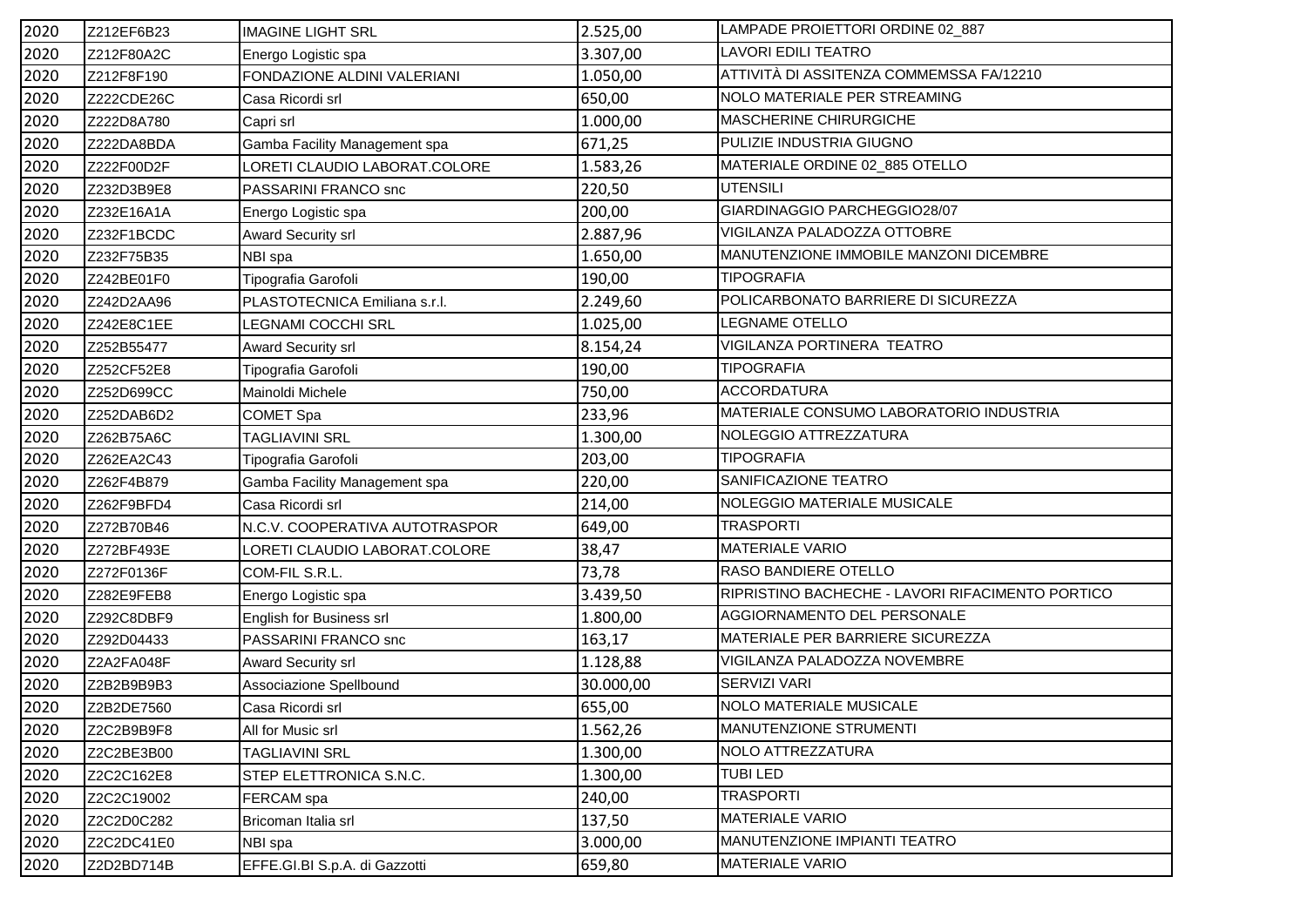| 2020 | Z2D2CA40F6 | M.S. Investigazioni s.r.l.     | 3.366,00  | <b>GUARDIANIA PORTTICO</b>                      |
|------|------------|--------------------------------|-----------|-------------------------------------------------|
| 2020 | Z2D2D56139 | RINALDO MARZOCCHI              | 985,00    | MANUT.IDRAULICA MANZONI                         |
| 2020 | Z2D2D671CB | Bricoman Italia srl            | 362,34    | MATERIALE ATTREZZERIA OTELLO                    |
| 2020 | Z2E2B7C191 | <b>WATER TEAM srl</b>          | 274,00    | PRODOTTI CHIMICI I                              |
| 2020 | Z2E2F157E5 | LORETI CLAUDIO LABORAT.COLORE  | 202,58    | <b>VERNICI OTELLO</b>                           |
| 2020 | Z2E2F81D5D | ILLUMINO SERVICE srl           | 200,00    | NOLO LUCI DI SCENA                              |
| 2020 | Z2F2AC0C8B | UNIPOLSAI Assicurazioni S.p.A. | 18.791,00 | <b>ASSICURAZIONE</b>                            |
| 2020 | Z2F2BF4970 | SERVICE2 SERVICE srl           | 2.800,00  | NOLEGGIO ATTREZZATURA                           |
| 2020 | Z2F2C8EF3D | <b>IDEM SRL</b>                | 82,00     | 2 WEB CAM LOGITECH                              |
| 2020 | Z2F2D6998D | Tipografia Garofoli            | 595,00    | <b>TIPOGRAFIA</b>                               |
| 2020 | Z2F2E959ED | DI GIOVANNI Srl                | 78,00     | ALCOOL DENATURATO                               |
| 2020 | Z2F2ED5793 | Gamba Facility Management spa  | 7.482,20  | PULIZIE TEATRO                                  |
| 2020 | Z2F2FD59EF | SISTEMI soluzioni informatiche | 1.128,40  | CANONE PROFIS2021                               |
| 2020 | Z302E45F96 | <b>CAPRICE INGROSSO Srl</b>    | 465,48    | MATERIALI PER ACCONCIATURE                      |
| 2020 | Z302F9B8B8 | SERVICE2 SERVICE srl           | 9.675,00  | ADRIANA NOLEGGIO ATTREZZATURE                   |
| 2020 | Z312BC9AAB | M.S. Investigazioni s.r.l.     | 9.273,00  | <b>GUARDIANIA PORTICO</b>                       |
| 2020 | Z312C10621 | La Petroniana srl              | 2.913,80  | PULIZIE MANZONI                                 |
| 2020 | Z312C26C00 | FERCAM spa                     | 2.170,00  | <b>TRASPORTI</b>                                |
| 2020 | Z312D13983 | OXA srl antinfortunistica      | 277,10    | ACQUISTO D.P.I.                                 |
| 2020 | Z312D806D3 | CAPUANO E PARISINI SRL         | 400,00    | CONTRATTO SMALTIMENTO TONER2020/2021            |
| 2020 | Z312D8AD81 | Award Security srl             | 421,96    | <b>GUARDIANIA MANZONI</b>                       |
| 2020 | Z322B781EF | F.LLI BIAGINI SRL              | 323,79    | MATERIALE CANCELLERIA                           |
| 2020 | Z322BB3EDF | IPEA s.r.l.                    | 208,74    | <b>MATERIALE VARIO</b>                          |
| 2020 | Z342D8AD55 | <b>Award Security srl</b>      | 7.891,20  | <b>GUARDIANIA TEATRO</b>                        |
| 2020 | Z342ED31B4 | SERVICE + Srl                  | 278,72    | <b>PNEUMATICI FURGONE</b>                       |
| 2020 | Z342F078FC | Fregnani Michele               | 361,73    | <b>MATERIALE TESSILE</b>                        |
| 2020 | Z343017076 | RISE UP S.r.I.                 | 1.200,00  | NOLEGGIO MOTORE ADRI21                          |
| 2020 | Z352BBFFDA | Tipografia Garofoli            | 356,00    | <b>TIPOGRAFIA</b>                               |
| 2020 | Z352BC05BC | <b>VENTURI AMBIENTE SRL</b>    | 250,00    | SMUNITURA SCARICO WC                            |
| 2020 | Z352BCC101 | CENTRO LAVANDERIA SRL          | 40,95     | LAVANDERIA                                      |
| 2020 | Z352C20A0D | 56 SERVICE srl                 | 170,00    | NOLEGGIO ATTREZZATURA                           |
| 2020 | Z352E31393 | <b>Award Security srl</b>      | 263,04    | PORTIERATO MANZONI                              |
| 2020 | Z372DF1C59 | Tipografia Garofoli            | 163,50    | <b>TIPOGRAFIA</b>                               |
| 2020 | Z372E31904 | Fondazione Cineteca di Bologna | 2.663,23  | ALLESTIMENTO PIAZZA MAGGIORE2 AGSOTO2020        |
| 2020 | Z372F6EAF1 | E.S.A. Elecomp Servizi Ascens. | 3.453,96  | CONTRATTO MANUTENZIONE3 ASCENSORI               |
| 2020 | Z372FA17C0 | English for Business srl       | 5.250,00  | CORSO DI INGLESE ID282934                       |
| 2020 | Z372FFC1DD | F.LLI BIAGINI SRL              | 454,50    | CANCELLERIA                                     |
| 2020 | Z382C1933E | SEDOC DIGITAL GROUP srl        | 8.100,00  | HELP DESK PRO E GOLD CARD PLUS45 POSTAZIONI2020 |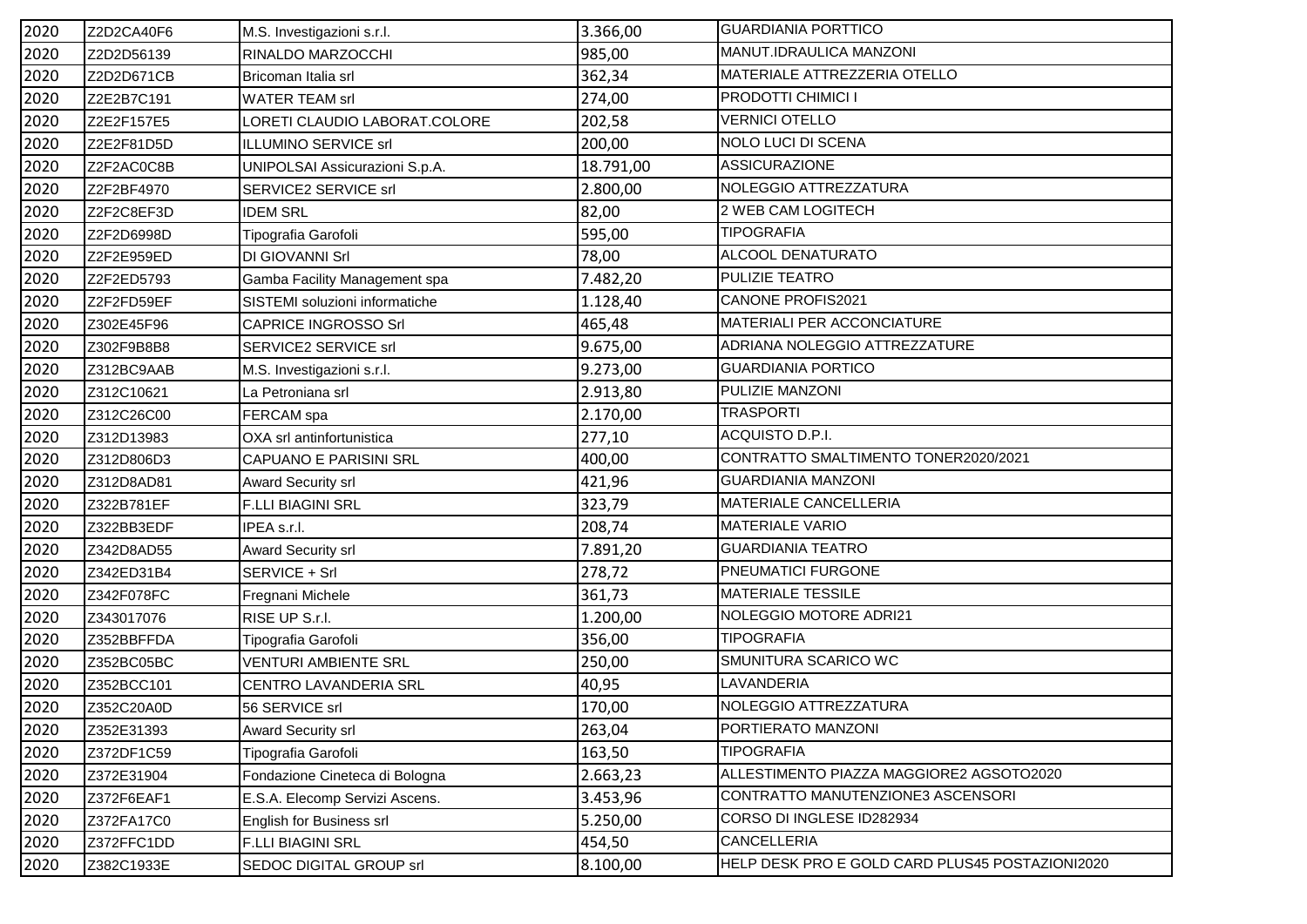| 2020 | Z382CD4A7F | <b>Award Security srl</b>      | 8.154,24  | <b>GUARDIANIA TEATRO</b>                            |
|------|------------|--------------------------------|-----------|-----------------------------------------------------|
| 2020 | Z382E36D9B | MULTICOPIA E ARREDAUFFICIO SRL | 8.500,00  | 3 APPLE                                             |
| 2020 | Z382E8A501 | Tipografia Garofoli            | 192,00    | <b>TIPOGRAFIA</b>                                   |
| 2020 | Z392BE3A95 | Sound D-Light srl              | 4.600,00  | NOLO ATTREZZATURA                                   |
| 2020 | Z392BF4931 | LORETI CLAUDIO LABORAT.COLORE  | 601,51    | MATERIALE PER SCENA                                 |
| 2020 | Z392DC8326 | OXA srl antinfortunistica      | 450,00    | MASCHERINE CHIURGICHE                               |
| 2020 | Z3A2DA5C65 | Energo Logistic spa            | 541,30    | LAVORI EDILI TEATO LUGLIO                           |
| 2020 | Z3B2AC0ECC | LLOYD'S rappresentante per     | 9.896,44  | <b>ASSICURAZIONE</b>                                |
| 2020 | Z3B2E9535B | PROFILCULTURA S.r.I.           | 300,00    | ABBONAMENTO PREMIUM SCUOLA                          |
| 2020 | Z3C2C3565B | Centro Spirituale Ohmguru      | 460,00    | MANUTENZIONE STRUMENTI                              |
| 2020 | Z3C2C5428D | SANDRI S.R.L. FERRAMENTA       | 122,01    | <b>MATERIALE VARIO</b>                              |
| 2020 | Z3C2DBFE9D | OXA srl antinfortunistica      | 1.200,00  | CORSO ANTINCENDIO "B"21/07/2020                     |
| 2020 | Z3D2ED0125 | S.I.A.E. SOC.ITALIANA DEGLI AU | 401,00    | NOLEGGIO MAT.MUSICALE ACERBA VOLUTTÀ CONC. KAUFMANN |
| 2020 | Z3E2C0BD28 | F.P. Spa - Persici             | 308,07    | MATERIALE IDARULICO                                 |
| 2020 | Z3E2D71C13 | Casa della Gomma srl           | 307,20    | <b>MATERIALE PER SARTORIA</b>                       |
| 2020 | Z3E2E12FB0 | FONDAZIONE ALDINI VALERIANI    | 6.060,00  | FORMAZIONE PERSONALE LUGLIO                         |
| 2020 | Z3F2EE424C | LEGNAMI COCCHI SRL             | 1.816,00  | ORDINE LEGNAME                                      |
| 2020 | Z3F30065CC | POSTEGGIO SAN MARTINO di Gnagn | 324,00    | PARCHEGGIO/ACCESSO ZTL NOVEMBRE 19/DICEMBRE20       |
| 2020 | Z402BC5D05 | Gamba Facility Management spa  | 9.100,00  | PULIZIE TEATRO                                      |
| 2020 | Z402CB7316 | NBI spa                        | 1.660,00  | APRILE20 TEATRO MANUTENZ. CABINA                    |
| 2020 | Z402F8F9EB | ADCOM s.r.l.                   | 1.668,00  | ATREZZATURA STREAMING                               |
| 2020 | Z412B9B7C9 | <b>GRAND THEATRE DE GENEVE</b> | 1.200,00  | <b>TRASPORTI</b>                                    |
| 2020 | Z412C26B69 | Casa Ricordi srl               | 780,00    | NOLO MATERIALE MUSICALE                             |
| 2020 | Z412CB735B | NBI spa                        | 1.650,00  | MANZONI MANUTENZ. IMPIANTI                          |
| 2020 | Z412CB92BB | <b>COMMERLEGNO srl</b>         | 822,86    | LEGNAME PER BARRIERE SICUREZZA VIA DELL'INDUSTRIA   |
| 2020 | Z412E5555D | <b>DEVELIA Srl</b>             | 5.333,33  | SERVIZI DI SOPRATITOLATURA                          |
| 2020 | Z412F6EAB2 | E.S.A. Elecomp Servizi Ascens. | 20.506,92 | CONTRATTO MANUTENZIONE ELEVATORI DI SCENA           |
| 2020 | Z413006460 | Energo Logistic spa            | 4.054,00  | MANUTENZIONE TEATRO DICEMBRE                        |
| 2020 | Z422E15024 | OXA srl antinfortunistica      | 900,00    | 2000 MASCHERINE CHIRURGICHE                         |
| 2020 | Z432C0BD86 | SANDRI S.R.L. FERRAMENTA       | 47,16     | <b>MATERIALE VARIO</b>                              |
| 2020 | Z432C64457 | La Petroniana srl              | 2.773,96  | PULIZIE MANZONI                                     |
| 2020 | Z432CC808B | Casa della Gomma srl           | 2.112,00  | POLICARBONATO PER BARRIERE DI SICUREZZA             |
| 2020 | Z432DB0194 | Tipografia Garofoli            | 68,50     | <b>TIPOGRAFIA</b>                                   |
| 2020 | Z432F316C4 | La Petroniana srl              | 3.319,76  | PULIZIE MANZONI                                     |
| 2020 | Z432F6E946 | Award Security srl             | 8.154,24  | <b>GUARDIANIA TEATRO</b>                            |
| 2020 | Z442EAFA67 | Mainoldi Michele               | 1.300,00  | NOLEGGIO FORTEPIANO PALADOZZA ELISIR                |
| 2020 | Z442ED5A4B | Gamba Facility Management spa  | 796,55    | PULIZIE SCUOLA SETTEMBRE                            |
| 2020 | Z442F9B935 | CAOS Organizzazione Spettacoli | 8.250,00  | NOLEGGIO PONTEGGIO ADRIANA                          |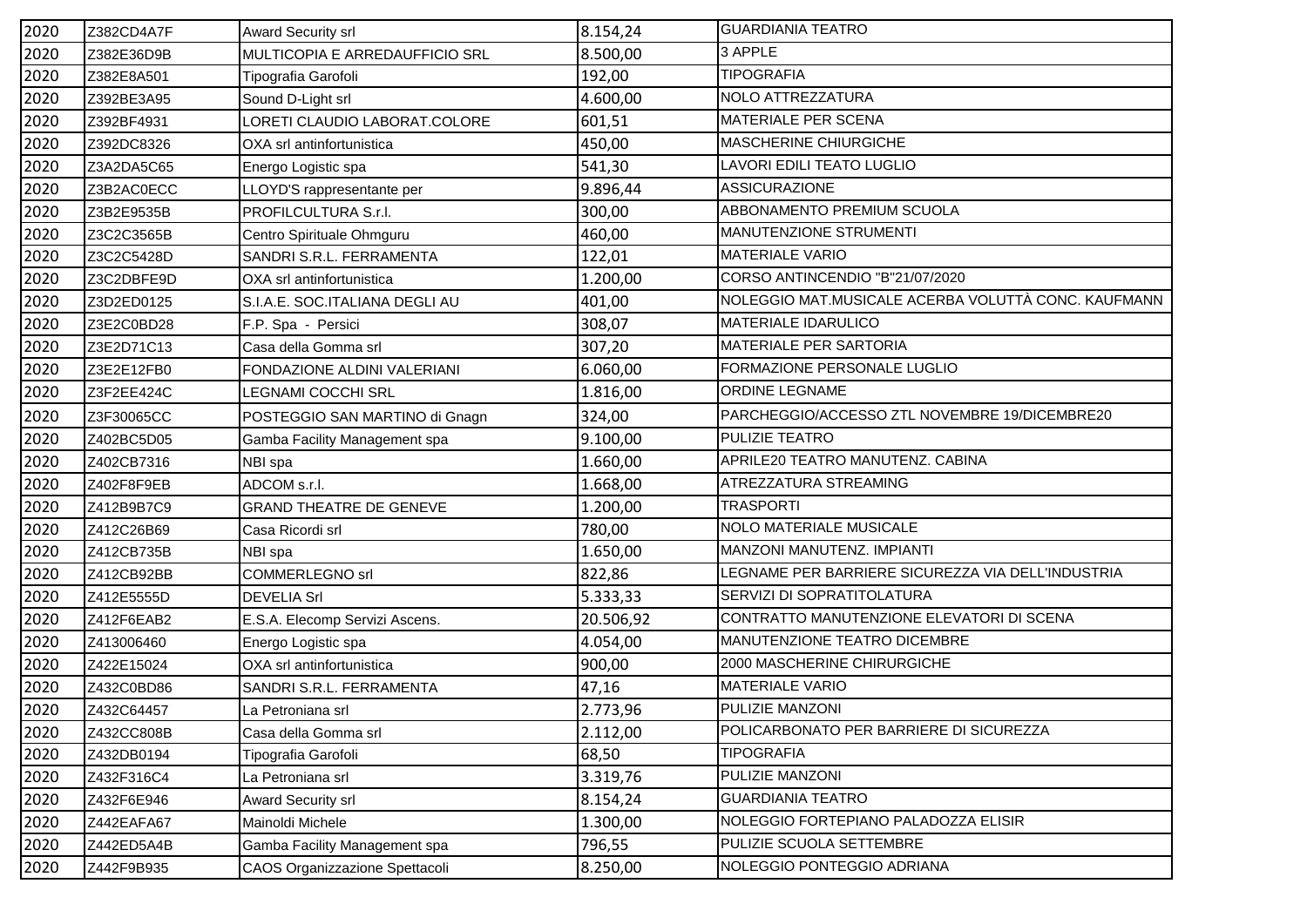| 2020 | Z452B80975 | <b>COMMERLEGNO srl</b>                | 395,37   | <b>MATERIALE PER SCENA</b>                                    |
|------|------------|---------------------------------------|----------|---------------------------------------------------------------|
| 2020 | Z452BF497C | PERONI spa                            | 4.200,00 | <b>MATERIALE PER SCENA</b>                                    |
| 2020 | Z452C0BD15 | TORRIANI ROSALBA LUCIA                | 63,54    | <b>MATERIALE PER SCENA</b>                                    |
| 2020 | Z452D32D0F | Casa della Gomma srl                  | 1.850,00 | POLICARBONATO BARRIERE DI SICUREZZA                           |
| 2020 | Z452D66F70 | FERRAMENTA GORINI snc                 | 60,82    | <b>ACQUISTO FERRAMENTA</b>                                    |
| 2020 | Z452ED5D81 | Gamba Facility Management spa         | 440,00   | SANIFICAZIONE SCUOLA                                          |
| 2020 | Z452F81ABD | Casa della Gomma srl                  | 60,00    | <b>IMBALLAGGI ATTREZZERIA</b>                                 |
| 2020 | Z462B75A39 | PASSARINI FRANCO snc                  | 28,00    | <b>MATERIALE VARIO</b>                                        |
| 2020 | Z462BF3EF8 | <b>GIFAS Electric srl</b>             | 1.440,00 | <b>MATERIALE VIDEO</b>                                        |
| 2020 | Z462CC1F4E | Gamba Facility Management spa         | 111,88   | PULIZIE SCUOLA                                                |
| 2020 | Z472C39FEA | ADCOM s.r.l.                          | 149,10   | MATERIALE ELETTRICO PER INTERCOM                              |
| 2020 | Z472E5A666 | <b>KEPLER S.r.I.</b>                  | 1.200,00 | VERIFICA ADATTAMENTO E CERTIFICAZIONE<br>IMP.ELETTR.PALADOZZA |
| 2020 | Z472EDC403 | GIMAX srl Produzione e Fornitu        | 616,00   | MATERIALE ELETTRICO                                           |
| 2020 | Z472FBA054 | COGEI COSTRUZIONI SPA                 | 3.000,00 | ORDINE 01_1316 PORTICO SCRITTA IN MOSAICO                     |
| 2020 | Z482D5CE78 | Capri srl                             | 500,00   | 1000 MASCHERINE CHIRURGICHE DPI                               |
| 2020 | Z482DA8668 | LA TAVOLA DELLA SIGNORIA SRL          | 3.830,00 | CATERING25/26 GIUGNO MARIOTTI                                 |
| 2020 | Z482E3070C | MOLPASS SRL -ingegneria per l'        | 4.200,00 | IGNIFUGAZIONE60 PAV800 PALADOZZA                              |
| 2020 | Z482F2BDE9 | Gaddoni Metalli di Gaddoni            | 1.440,00 | OTELLO INTEGRAZIONE PALI E STAFFE                             |
| 2020 | Z492B8CDA6 | <b>COEMAR Lighting srl</b>            | 1.862,25 | ATTREZZATURA REGOLED                                          |
| 2020 | Z492D76C7F | CENTRO LAVANDERIA SRL                 | 307,92   | LAVAGGIO COSTUMI                                              |
| 2020 | Z492D8037D | CENTRO LAVANDERIA SRL                 | 11,39    | LAVAGGIO ABITO ORDINE                                         |
| 2020 | Z492FBBB57 | AICCON-The FundRaising School         | 250,00   | CORSO FORMATIVO ANNO2021                                      |
| 2020 | Z4A2C209D4 | 56 SERVICE srl                        | 200,00   | NOLEGGIO ATTREZZATURA                                         |
| 2020 | Z4A2D7DA94 | L'UTENSILE di Sabattini Giorgi        | 127,00   | <b>BOMBOLA AZOTO</b>                                          |
| 2020 | Z4B2D6D510 | <b>MULTICOPIA E ARREDAUFFICIO SRL</b> | 2.481,86 | LETTURE COSTO COPIA I SEMESTRE2020                            |
| 2020 | Z4B2FD6276 | Labinf Sistemi srl                    | 6.696,00 | CANONE2021 ASSIST.PROGR.GEST.                                 |
| 2020 | Z4C2D38730 | <b>F.LLI BIAGINI SRL</b>              | 1.077,74 | CANCELLERIA PREV. 1451 04062020                               |
| 2020 | Z4C2F1591E | LORETI CLAUDIO LABORAT.COLORE         | 54,25    | <b>VERNICI OTELLO</b>                                         |
| 2020 | Z4D2D6CCC7 | <b>F.LLI BIAGINI SRL</b>              | 773,28   | 5 COPPIE COLONNINE NASTRO NERO                                |
| 2020 | Z4D2E30A5B | IM.TECH S.r.l.                        | 1.200,00 | VALUTAZIONE ACUSTICA PALADOZZA                                |
| 2020 | Z4E2E552FC | CENTRO LAVANDERIA SRL                 | 165,54   | LAVANDERIA ORDINE828                                          |
| 2020 | Z4F2DEE702 | MAGNUM EXCLUSIVE S.r.l.               | 828,00   | SERVIZI DI VIGILANZA                                          |
| 2020 | Z502C47429 | <b>WATER TEAM srl</b>                 | 367,50   | PRODOTTO CHIMICO INDUSTRIALE                                  |
| 2020 | Z522CFF702 | Domenichelli Carlo                    | 851,90   | <b>GRAFFETTE E GROPPINI</b>                                   |
| 2020 | Z522EA643E | <b>Award Security srl</b>             | 1.737,16 | SETTEMBRE PORTIERATO PALADOZZA                                |
| 2020 | Z532BABC8A | PUBLIERRE S.r.I.                      | 1.000,00 | SERVIZI VARI                                                  |
| 2020 | Z532E1BE9D | Gamba Facility Management spa         | 626,50   | PULIZIE SCUOLA LUGLIO2020                                     |
| 2020 | Z532E88BED | CENTRO LAVANDERIA SRL                 | 36,72    | LAVANDERIA ORDINE 02_837                                      |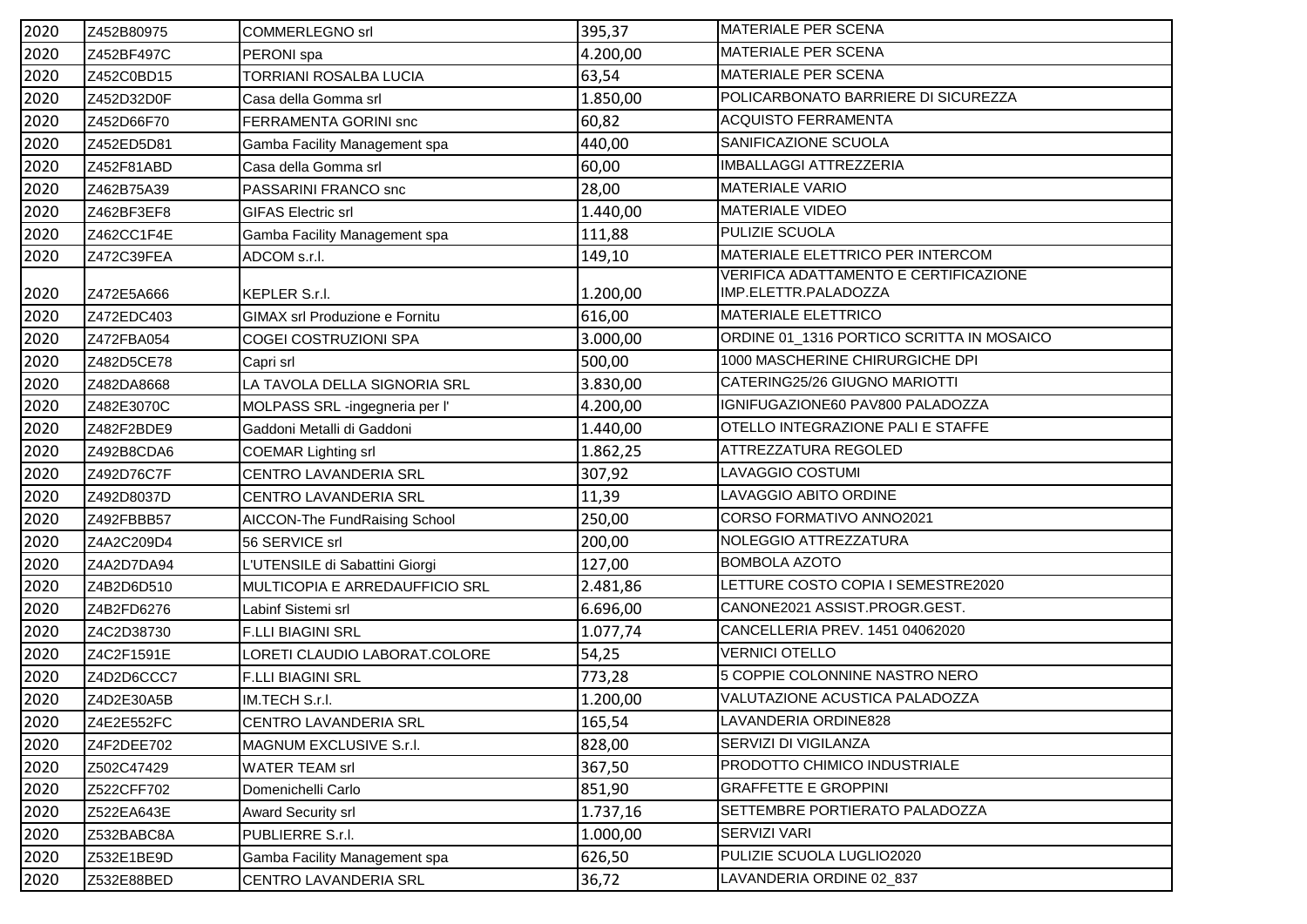| 2020 | Z542C10BA4 | SELESTA INGEGNERIA SPA         | 1.173,00  | 2020 CONTRATTO MANUTENZIONE SIST.RILEV.PRESENZE       |
|------|------------|--------------------------------|-----------|-------------------------------------------------------|
| 2020 | Z542D56EAD | Tipografia Garofoli            | 134,94    | <b>TIPOGRAFIA</b>                                     |
| 2020 | Z542D62FD4 | Tipografia Garofoli            | 56,00     | <b>TIPOGRAFIA</b>                                     |
|      |            |                                |           | ATTIVAZIONE SERVIZIO DA ANNULLO VOUCHER A DEVOLUZIONE |
| 2020 | Z542FE1A46 | Vivaticket spa                 | 250,00    | <b>IN ARTBONUS</b>                                    |
| 2020 | Z552BBCAB5 | Bricoman Italia srl            | 103,59    | <b>SERRATURE TEATRO</b>                               |
| 2020 | Z552C36CC8 | CENTRO SERVIZI DOMUS scarl     | 18.266,60 | <b>FACCHINAGGI E TRASPORTI</b>                        |
| 2020 | Z552D805BE | Gaddoni Metalli di Gaddoni     | 250,00    | ANGOLARI IN LAMIERA                                   |
| 2020 | Z552E1600C | <b>FRANCHI SEDIE SRL</b>       | 25.200,00 | 700 SEDIE IMBOTTITE PALADOZZA                         |
| 2020 | Z552FD8A6A | PERONI spa                     | 4.200,00  | TRIPOLINA NERA ADRIA20                                |
| 2020 | Z562B9B695 | LORETI CLAUDIO LABORAT.COLORE  | 200,05    | <b>MATERIALE PER SCENA</b>                            |
| 2020 | Z562BAD9C8 | Poste Italiane spa             | 1.321,85  | <b>SERVIZI POSTALI</b>                                |
| 2020 | Z562C20924 | Tipografia Garofoli            | 161,00    | <b>TIPOGRAFIA</b>                                     |
| 2020 | Z562CC1FB2 | Gamba Facility Management spa  | 220,00    | SANIFICAZIONE COVID19 INDUSTRIA                       |
| 2020 | Z562DC04A4 | Ferramenta Rocca s.n.c.        | 45,50     | MATERIALE DI FERRAMENTA E MESTICHERIA                 |
| 2020 | Z572D79587 | Gamba Facility Management spa  | 880,00    | SANIFICAZIONE LOCALI GIUGNO2020                       |
| 2020 | Z572DE5FE6 | MAGNANI TRASLOCHI di Giovanni  | 280,00    | SPOSTAMENTI PIANOFORTE6 E7 LUGLIO2020                 |
| 2020 | Z572E71386 | FARANI COSTUMI TEATRO CINE TV  | 39.900,00 | NOLEGGIO COSTUMI OTELLO                               |
| 2020 | Z572EEA102 | Award Security srl             | 7.891,20  | CONTROLLO ACCESSI TEATRO                              |
| 2020 | Z582EDA160 | Tipografia Garofoli            | 531,00    | <b>TIPOGRAFIA</b>                                     |
| 2020 | Z582EDDB39 | Ferramenta Rocca s.n.c.        | 97,16     | MATERIALE FERRAMENTA PER OTELLO                       |
| 2020 | Z592E855A8 | NUOVA TESI SRL                 | 4.000,00  | CORSO SMART WORKING STEFANO MONTANARI FAV             |
| 2020 | Z5A2B92E65 | Casa della Gomma srl           | 688,00    | MATERIALE PER SCENA                                   |
| 2020 | Z5A2BA2F47 | <b>Musicalchairs</b>           | 900,00    | <b>SERVIZI VARI</b>                                   |
| 2020 | Z5A2C4342F | Borsari Strumenti Musicali srl | 131,12    | <b>MATERIALE VARIO</b>                                |
| 2020 | Z5A2EDDBC3 | Italsempione spa               | 300,00    | <b>TRASPORTO ELISIR</b>                               |
| 2020 | Z5B2FD8EF9 | OPERA EUROPA                   | 2.700,00  | CONTRIBUTO ASSOCIATIVO2021                            |
| 2020 | Z5C2B6E889 | <b>WATER TEAM srl</b>          | 1.415,00  | MANUTENZIONE IMMOBILE                                 |
| 2020 | Z5C2C35628 | N.C.V. COOPERATIVA AUTOTRASPOR | 295,00    | <b>TRASPORTI</b>                                      |
| 2020 | Z5C2D6F12D | Domenichelli Carlo             | 180,00    | COMPRESSORE CECCATO + RICAMBI                         |
| 2020 | Z5C2D7E35A | Energo Logistic spa            | 6.319,70  | CREAZIONE USCITA DIP.+ADEGUAMENTO INFERMERIA          |
| 2020 | Z5C2DE5771 | RM Multimedia Srl              | 36.679,50 | 6 ROBIN T1 PROFILE                                    |
| 2020 | Z5C2E3134D | <b>Award Security srl</b>      | 8.154,24  | PORTIERATO TEATRO                                     |
| 2020 | Z5C2FFDF72 | VM Sistemi spa                 | 4.594,00  | 2021 ASSISTENZA AS400 E SOFTWARE BACKUP SERVER        |
| 2020 | Z5D2C6D0B1 | NBI spa                        | 1.650,00  | MANUTENZIONE IMPIANTI MANZONI M                       |
| 2020 | Z5D2FA1349 | Art & Make-up sas              | 1.000,00  | ACCORDO TEMPORANEO USO SPAZI DIDATTICI                |
| 2020 | Z5E2F8595D | FONDAZIONE ALDINI VALERIANI    | 144,00    | CORSO WEBINAR BILANCIO EFFETTO COVID                  |
| 2020 | Z5F2C18F0C | Bricoman Italia srl            | 11,68     | <b>MATERIALE VARIO</b>                                |
| 2020 | Z5F2C84CAC | F.P. Spa - Persici             | 209,48    | MATERIALE IDRAULICO TEATRO MARZO                      |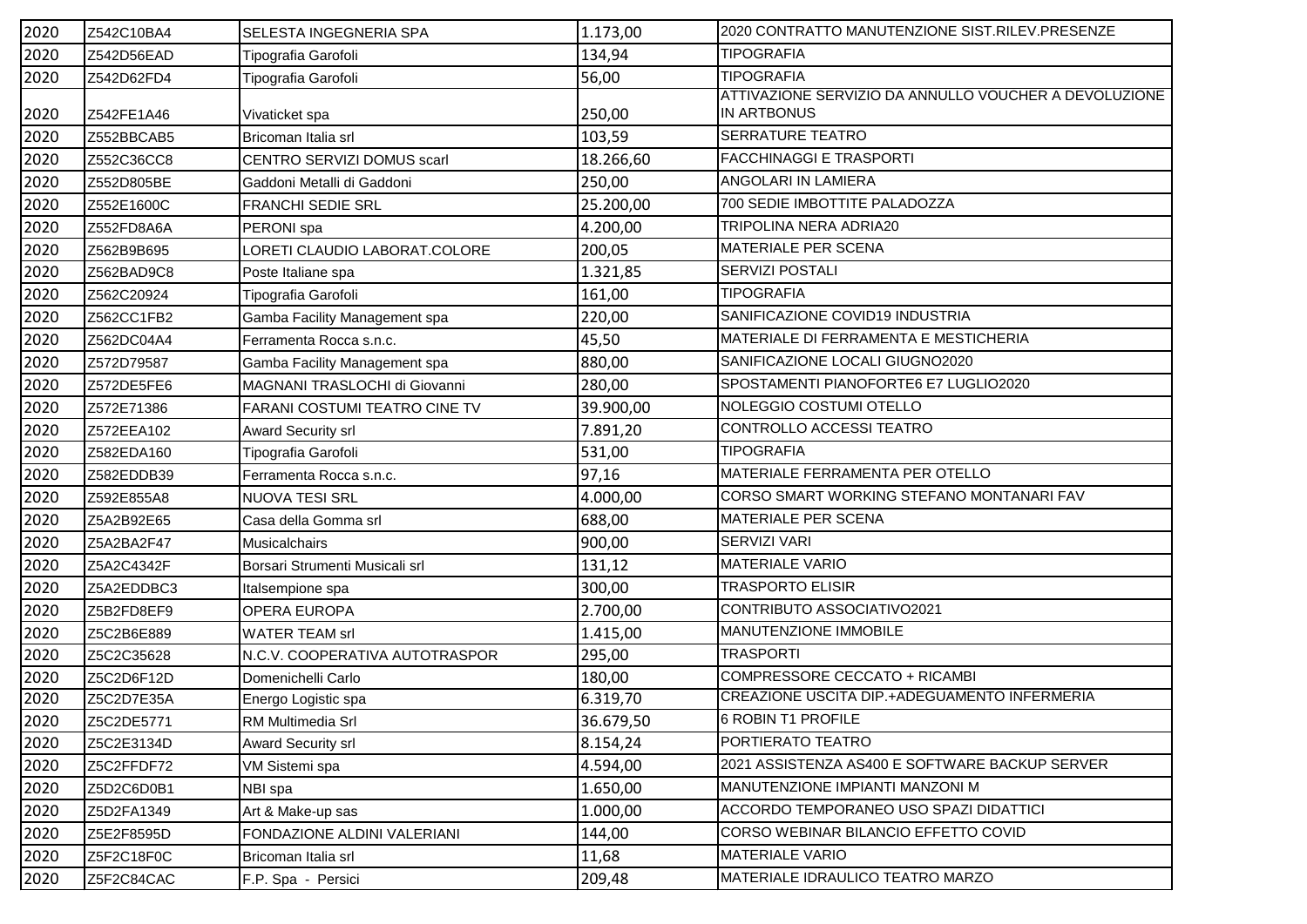| 2020 | Z5F2C85E52 | OTIM S.P.A.                    | 11.752,00 | <b>TRASPORTI</b>                        |
|------|------------|--------------------------------|-----------|-----------------------------------------|
| 2020 | Z5F2DB85A5 | Sugarmusic spa                 | 150,00    | MAT.MUSICALE MORRICONE 02/08/2020       |
| 2020 | Z5F2F15956 | LORETI CLAUDIO LABORAT.COLORE  | 176,95    | <b>VERNICI</b>                          |
| 2020 | Z5F2F90923 | Bricoman Italia srl            | 169,26    | <b>LAMPADE</b>                          |
| 2020 | Z602B6E8A2 | Energo Logistic spa            | 2.414,30  | MANUTENZIONE IMMOBILE                   |
| 2020 | Z602DCEACE | MOLPASS SRL -ingegneria per l' | 1.880,00  | MANUTENZIONE PARANCHI ELETTRICI MANZONI |
| 2020 | Z612D038D2 | <b>INGHILTERRA FELICE</b>      | 359,84    | MANUTENZIONE STRUMENTI                  |
| 2020 | Z612E18985 | <b>Award Security srl</b>      | 7.891,20  | PORTIERATO TEATRO SETTEMBRE             |
| 2020 | Z612FE14F4 | Vivaticket spa                 | 2.000,00  | COMMISSIONI PROVVIGIONI SU VOUCHER      |
| 2020 | Z622B97E02 | MediaCare S.r.l.               | 37.270,00 | ATTREZZATURA INTERCOM AUDIO VIDEO       |
| 2020 | Z622E72532 | MOLPASS SRL -ingegneria per l' | 1.980,00  | MANUTENZIONE PARANCHI ELETTRICI TEATRO  |
| 2020 | Z623017504 | Gamba Facility Management spa  | 440,00    | DICEMBRE SANIFICAZIONI COVID            |
| 2020 | Z632B98138 | Tipografia Garofoli            | 670,00    | <b>TIPOGRAFIA</b>                       |
| 2020 | Z632BDBE99 | MAGNANI TRASLOCHI di Giovanni  | 375,00    | TRASPORTO PIANOFORTI GENNAIO            |
| 2020 | Z632C6D059 | NBI spa                        | 3.000,00  | MANUT.IMPIANTI TEATRO MARZO2020         |
| 2020 | Z632D0CB73 | Bricoman Italia srl            | 115,31    | MATERIALE A CONSUMO - MAZZOCCHI         |
| 2020 | Z642D0E14A | DaRò snc                       | 173,80    | 2 TERMOSCANNER NIRT-101                 |
| 2020 | Z652AC0E5A | UNIPOLSAI Assicurazioni S.p.A. | 1.484,39  | <b>ASSICURAZIONE</b>                    |
| 2020 | Z652BD5349 | Vivaticket spa                 | 7.500,00  | MANUTENZIONE SISTEMA BIGLIETTERIA2020   |
| 2020 | Z652D6D04E | ADCOM s.r.l.                   | 1.635,00  | ATTREZZATURA STREAMING                  |
| 2020 | Z652E57D76 | INFORMATICA SERVICE DI DE FEO  | 163,47    | ROUTER PALADOZZA                        |
| 2020 | Z652EF177F | LEGNAMI COCCHI SRL             | 412,25    | <b>LEGNAME</b>                          |
| 2020 | Z662C0BE22 | <b>FLOCKCART SRL</b>           | 185,00    | MATERIALE PER SCENA                     |
| 2020 | Z662C193E0 | SEDOC DIGITAL GROUP srl        | 5.436,00  | CONTRATTO MONITORAGGIO SERVER2020       |
| 2020 | Z662D30EBC | <b>ELECTROID SRL</b>           | 207,00    | TERMOMETRO DA MURO                      |
| 2020 | Z662D3EB57 | FERRAMENTA GORINI snc          | 53,23     | MATERIALE FERRAMANTA                    |
| 2020 | Z662F71AE8 | <b>VIVAEVENTS srl</b>          | 511,00    | 1291 MASCHERE MANZONI OTTOBRE           |
| 2020 | Z672B6E88F | NBI spa                        | 1.660,00  | MANUTENZIONE IMMOBILE                   |
| 2020 | Z692C3140C | Gamba Facility Management spa  | 9.100,00  | PULIZIE TEATRO                          |
| 2020 | Z692E75DFD | Tipografia Garofoli            | 137,50    | <b>TIPOGRAFIA</b>                       |
| 2020 | Z692E90E60 | NBI spa                        | 200,00    | <b>TEATRO SETTEMBRE CONDUZIONE</b>      |
| 2020 | Z6A2BB3E47 | <b>MARCO MARZADORI</b>         | 120,64    | <b>MATERIALE PER SCENA</b>              |
| 2020 | Z6A2D1DFDE | FONDAZIONE ALDINI VALERIANI    | 2.395,50  | PIANO FONDIMPRESA N_273218              |
| 2020 | Z6A2D6270D | All for Music srl              | 419,67    | CAVI PER STREAMING                      |
| 2020 | Z6A2D669B9 | NBI spa                        | 1.660,00  | MANUTENZIONE CABINA ELETTRICA TEATRO    |
| 2020 | Z6A2EE421F | Luce È s.u.r.l.                | 5.150,00  | NOLEGGIO LUCI                           |
| 2020 | Z6B2BA2EF5 | Berti & C. sas di Berti Ivan   | 1.800,00  | COMPILAZIONE DICHIARAZIONI FISCALI      |
| 2020 | Z6B2C0BD85 | La Patria s.r.l.               | 2.653,32  | VIGILANZA NOTTURNA2020                  |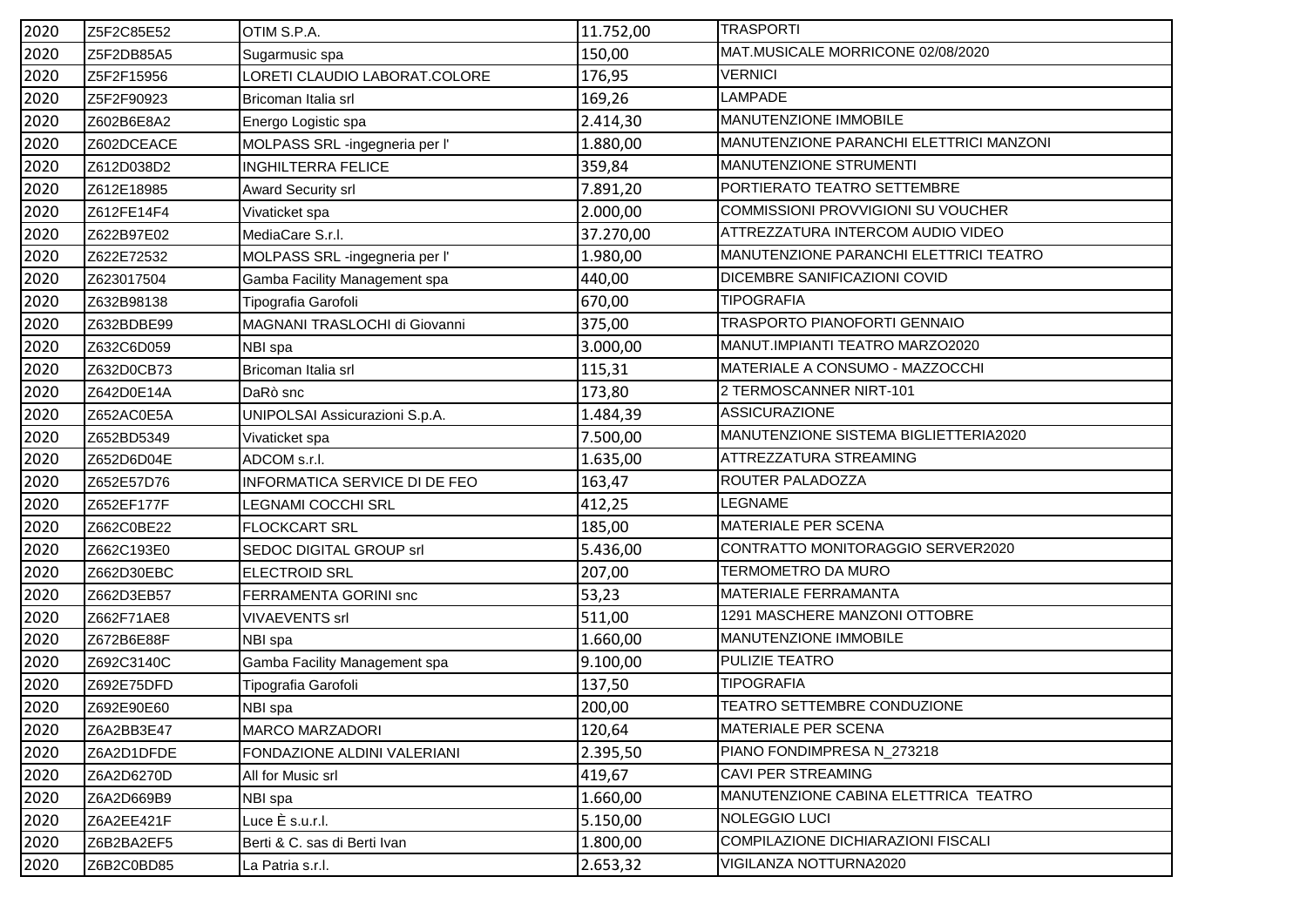| 2020 | Z6B2E88C83 | Italsempione spa                | 250,00    | <b>CARICO ELISIR</b>                          |
|------|------------|---------------------------------|-----------|-----------------------------------------------|
| 2020 | Z6D2BE0DC5 | Gaddoni Metalli di Gaddoni      | 1.650,00  | FORNITURA MATERIALE METALLICO                 |
| 2020 | Z6E2D5B46F | ADCOM s.r.l.                    | 7.850,00  | ATTREZZATURA SREAMING                         |
| 2020 | Z6E2D669D2 | NBI spa                         | 200,00    | CONDUZIONE IMPIANTI TEATRO                    |
| 2020 | Z6E2D6FFD5 | Musica Variabile srl            | 208,66    | MATERIALE MUSICALE                            |
| 2020 | Z6E2E712DC | Bricoman Italia srl             | 193,44    | LAMPADINE DIMMERABILI ELISIR                  |
| 2020 | Z6E2F51760 | <b>F.LLI BIAGINI SRL</b>        | 903,52    | CANCELLERIA PREVENTIVO30                      |
| 2020 | Z6F2C0D235 | <b>VENTURA INCISIONI SRL</b>    | 209,00    | TARGHE OTTONE NUOVO BAR                       |
| 2020 | Z6F2D23E5C | Capri srl                       | 1.000,00  | 2000 MASCHERINE                               |
| 2020 | Z6F2ECAC93 | LA TAVOLA DELLA SIGNORIA SRL    | 1.500,00  | 30 PASTI BALLERINI 06/10/2020-10/10/2020      |
| 2020 | Z6F2EDFBE5 | ARTART s.r.l. - SEBINO COLORI-  | 43,65     | <b>VERNICE PER OTELLO</b>                     |
| 2020 | Z6F2EE1854 | LORETI CLAUDIO LABORAT.COLORE   | 117,48    | ORDINE 02_876 RITOCCO PALCO                   |
| 2020 | Z702D550F7 | Casaluci Rocco Fotografo        | 4.400,00  | SERVIZI FOTOGRAFICI                           |
| 2020 | Z702FE1418 | LEROY MERLIN ITALIA SRL         | 36,86     | TENDA PER ATTREZZERIA                         |
| 2020 | Z712C54221 | NAVEA VERA                      | 790,00    | MANUTENZIONE STRUMENTI                        |
| 2020 | Z712D0383B | Energo Logistic spa             | 2.130,00  | LAVORI EDILI INDUSTRIA                        |
| 2020 | Z722D76ACD | <b>EUROPEST ITALIANA SRL</b>    | 1.326,00  | NOLEGGIO SISTEMA SANIFICAZIONE3 MESI          |
| 2020 | Z722E2C002 | <b>LEROY MERLIN ITALIA SRL</b>  | 163,53    | 10 LAMPADE DA TAVOLO PALADOZZA                |
| 2020 | Z732E0CD38 | Mainoldi Michele                | 500,00    | ACCORDATURE PIANOFORTI LUGLIO2020             |
| 2020 | Z732E55713 | Bricoman Italia srl             | 154,08    | FARETTI E LAMPADINE PALADOZZA X SARTORIA      |
| 2020 | Z742D92974 | SUONO VIVO srl                  | 2.900,00  | ASSISTENZA MON/SMONT. CAMERA ACUSTICA         |
| 2020 | Z742F75A7D | NBI spa                         | 3.000,00  | MANUTENZIONE IMPIANTI TEATRO DICEMBRE         |
| 2020 | Z752B70BB5 | RCS MediaGroup spa              | 15.500,37 | PUBBLICITA'                                   |
| 2020 | Z752D06C4B | Musicaviva snc                  | 1.400,00  | MANUTENZIONE STRUMENTI                        |
| 2020 | Z752EEDF05 | LORETI CLAUDIO LABORAT.COLORE   | 10,25     | BITUME PER OTELLO ATTREZZERIA                 |
| 2020 | Z752F3282A | Consorzio Stabile Impero        | 2.896,50  | FACCHINAGGIO A ROMA CARICO CENERENTOLA        |
| 2020 | Z762DC0A53 | LORETI CLAUDIO LABORAT.COLORE   | 276,89    | <b>MATERIALE MESTICHERIA</b>                  |
| 2020 | Z762DDAFED | Stefanini Bruno                 | 240,00    | RIPARAZIONE ATTREZZATURA                      |
| 2020 | Z762F75A0C | NBI spa                         | 200,00    | CANDUZIONE TEATRO NOVEMBRE                    |
| 2020 | Z772C09F6B | Gamba Facility Management spa   | 575,49    | PULIZIE SCUOLA                                |
| 2020 | Z772C0BDD0 | <b>FERCAM</b> spa               | 4.260,00  | <b>TRASPORTI</b>                              |
| 2020 | Z772C85DED | <b>BAM! Strategie Culturali</b> | 8.000,00  | ASSISTENZA SOFTWARE                           |
| 2020 | Z772DAA1C8 | FONDAZIONE ALDINI VALERIANI     | 200,00    | PIANO FONDIRIGENTI ID.23267 COMMESSA FA/11938 |
| 2020 | Z772E9A247 | ASTERISCO S.r.I.                | 210,00    | <b>TIPOGRAFIA</b>                             |
| 2020 | Z782B70B89 | Tipografia Garofoli             | 166,00    | <b>TIPOGRAFIA</b>                             |
| 2020 | Z782E33B34 | ETEC PROFESSIONAL SHOW EQUIPME  | 6.099,45  | 10 PROIETTORI DI SCENA PALADOZZA              |
| 2020 | Z792AC0CE1 | UNIPOLSAI Assicurazioni S.p.A.  | 23.064,96 | <b>ASSICURAZIONE</b>                          |
| 2020 | Z792D76CB0 | LORETI CLAUDIO LABORAT.COLORE   | 48,30     | <b>DILUENTE</b>                               |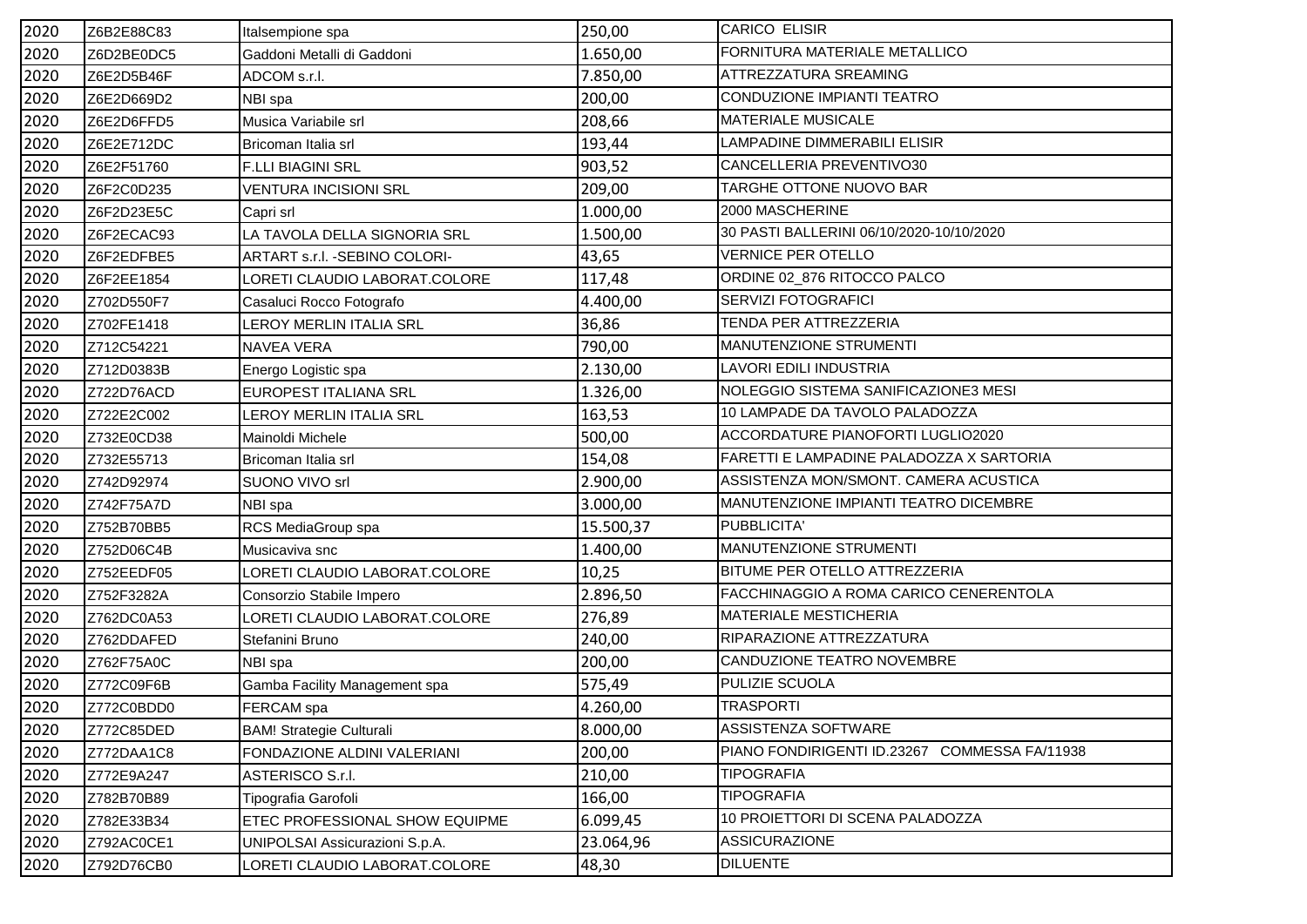| 2020 | Z7A2AC0E21 | ZURICH INVESTMENTS LIFE spa     | 6.419,00   | <b>ASSICURAZIONE</b>                         |
|------|------------|---------------------------------|------------|----------------------------------------------|
| 2020 | Z7A2ADCD39 | Labinf Sistemi srl              | 6.696,00   | ASSISTENZA SOFTWARE                          |
| 2020 | Z7A2ECD0E0 | F.G. PASQUINI SAS Filati e Tes  | 13,53      | <b>TESSUTO OTELLO</b>                        |
| 2020 | Z7A2ED31F1 | Casa della Gomma srl            | 345,22     | MATERIALE ATTREZZERIA OTELLO                 |
| 2020 | Z7A2EF6A9D | SANDRI S.R.L. FERRAMENTA        | 807,00     | <b>MATERIALE FERRAMENTA</b>                  |
| 1905 | 8457977F68 | <b>BH AUDIO</b>                 | 147.900,00 | NOLEGGIO E ASSISTENZA TECNICA APPARATI AUDIO |
| 2020 | Z7A2FA4E16 | <b>GRUPPO CIEMME SRL</b>        | 4.098,36   | ATTIVITÀ SISTEMISTICA 2020                   |
| 2020 | Z7A2FD8B90 | Audello Teatro srl              | 7.270,00   | NOLEGGIO PARRUCCHE ADRIA21                   |
| 2020 | Z7B2AC0D6B | UNIPOLSAI Assicurazioni S.p.A.  | 19.000,00  | <b>ASSICURAZIONE</b>                         |
| 2020 | Z7B2C1F3BD | Hotel Accademia srl             | 87,63      | <b>SOGGIORNI</b>                             |
| 2020 | Z7B2DA9EF0 | 56 SERVICE srl                  | 90,00      | NOLEGGIO AUDIO CONCERTO                      |
| 2020 | Z7C2C067E6 | <b>BALDUZZI COPY CENTER SRL</b> | 250,00     | MATERIALE PER SCENA                          |
| 2020 | Z7C2D149CE | EFFE.GI.BI S.p.A. di Gazzotti   | 120,00     | <b>ELASTICO PER MASCHERINE</b>               |
| 2020 | Z7C2DA5E7F | Tutti Fagotti GmbH              | 495,68     | MANUTENZIONE STRUMENTI                       |
| 2020 | Z7C2E8478F | Tipografia Garofoli             | 812,00     | <b>TIPOGRAFIA</b>                            |
| 2020 | Z7C2EA63CC | Award Security srl              | 1.720,72   | SETTEMBRE PORTIERATO MANZONI                 |
| 2020 | Z7D2BF3D20 | ARUBA SPA                       | 114,25     | RINNOVO2020 DOMINI                           |
| 2020 | Z7D2F31E8E | Domenichelli Carlo              | 2.848,00   | RICAMBI E ATTREZZATURE                       |
| 2020 | Z7E2E55523 | <b>DEVELIA Srl</b>              | 4.666,67   | SERVIZI DI SOPRATITOLATURA                   |
| 2020 | Z7F2B80A62 | LORETI CLAUDIO LABORAT.COLORE   | 185,86     | <b>MATERIALE PER SCENA</b>                   |
| 2020 | Z7F2C0BE02 | CTC SRL CENTRO TELECINEMATOGRA  | 130,00     | NOLO MATERIALE DI SCENA                      |
| 2020 | Z7F2E50502 | Gamba Facility Management spa   | 440,00     | SANIFICAZIONE TEATRO LUGLIO                  |
| 2020 | Z802B8B832 | REXEL ITALIA S.P.A.             | 582,35     | MATERIALE A CONSUMO                          |
| 2020 | Z802BC5C9F | Award Security srl              | 7.628,16   | PORTINERIA TEATRO                            |
| 2020 | Z812BCC1E1 | LA TAVOLA DELLA SIGNORIA SRL    | 28.860,00  | SERVIZI DI CATERING                          |
| 2020 | Z812D35C9B | KREIZY di Riccardo dall'Aglio   | 2.200,00   | 1000 PATCH LOGO MASCHERINE                   |
| 2020 | Z822CB733A | NBI spa                         | 1.034,00   | <b>TEATRO CONDUZIONE</b>                     |
| 2020 | Z822E49AF2 | <b>ELLISSE</b> srl              | 1.200,00   | VERIFICA IMPIANTO DI TERRA MANZONI           |
| 2020 | Z822F4B7C7 | Gamba Facility Management spa   | 322,20     | PULIZIE INDUSTRIA OTTOBRE                    |
| 2020 | Z832AC0E98 | AXA ASSICURAZIONI SPA           | 2.174,50   | <b>ASSICURAZIONE</b>                         |
| 2020 | Z832BA9D5B | Cro.mia s.r.l.                  | 1.188,60   | <b>MATERIALE VARIO</b>                       |
| 2020 | Z832C194D4 | Domenichelli Carlo              | 3.288,00   | ATTREZZATURA LABORATORIO INDUSTRIA           |
| 2020 | Z832D66999 | NBI spa                         | 3.000,00   | MANUTENZIONE IMP. TEATRO                     |
| 2020 | Z832DC08ED | D. & L. srl                     | 886,80     | MATERIALE A CONSUMO PER PALADOZZA            |
| 2020 | Z842B80CB6 | POLI GIANLUCA LIUTAIO           | 678,69     | <b>MATERIALE VARIO</b>                       |
| 2020 | Z842BCC0BA | Tipografia Garofoli             | 66,00      | <b>TIPOGRAFIA</b>                            |
| 2020 | Z842FA18E5 | <b>DECIMA</b> srl               | 1.090,92   | MANUTENZIONE TIRO DI BOCCASCENA              |
| 2020 | Z852C05F8A | REXEL ITALIA S.P.A.             | 269,94     | <b>MATERIALE ELETTRICO MANZONI</b>           |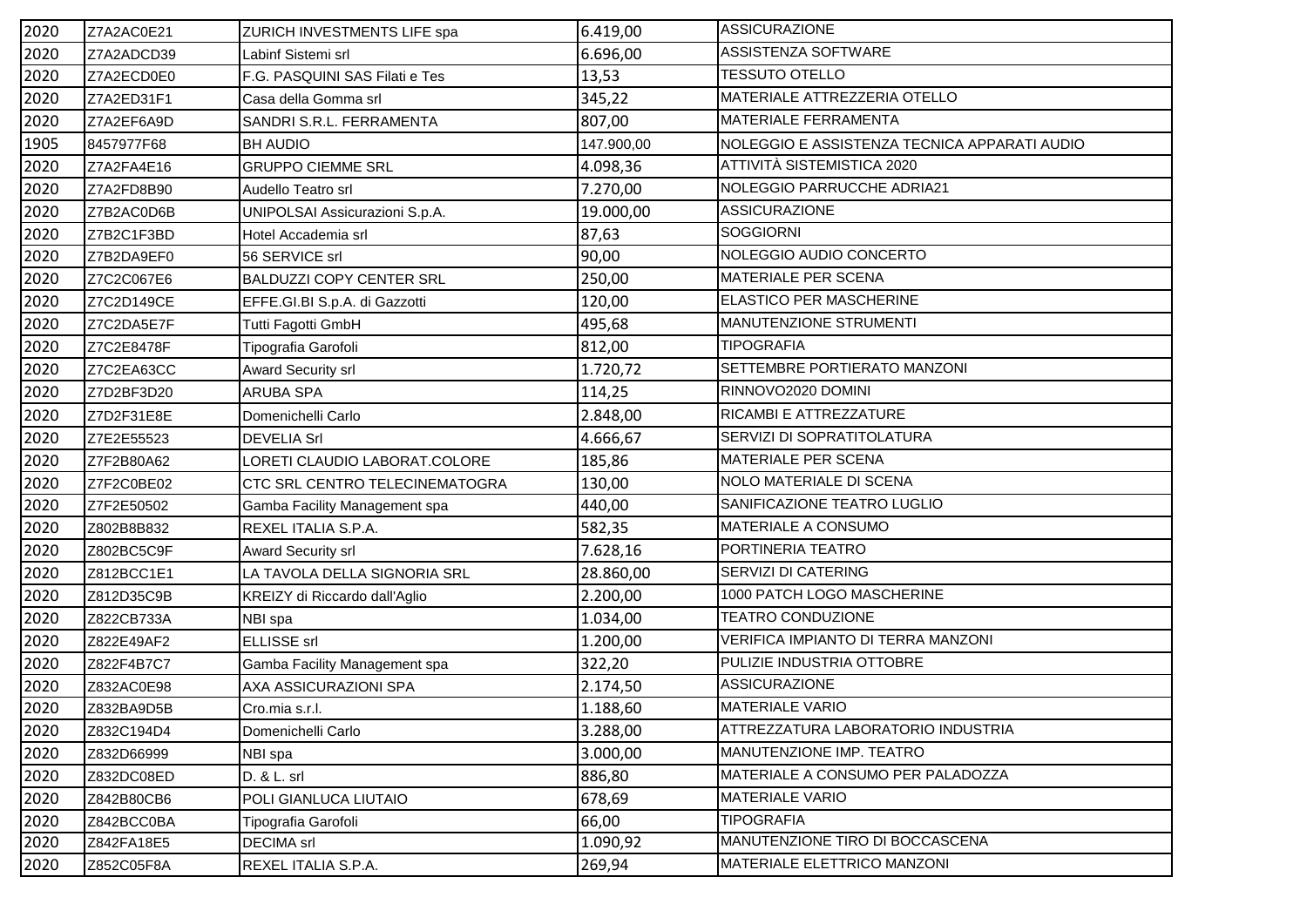| 2020 | Z852EBF73C | Tipografia Garofoli            | 158,50    | <b>TIPOGRAFIA</b>                                  |
|------|------------|--------------------------------|-----------|----------------------------------------------------|
| 2020 | Z852F27135 | IM.TECH S.r.l.                 | 1.200,00  | CONSULENZA TECNICA PALADOZZA                       |
| 2020 | Z862CB28CF | SEDOC DIGITAL GROUP srl        | 380,00    | 2 PC LENOVO RIGENERATI SMART WORKING               |
| 2020 | Z862DA3DE5 | <b>TRENITALIA TPER SCARL</b>   | 548,10    | <b>BIGLIETTERIA FERROVIARIA</b>                    |
| 2020 | Z862E55941 | Musica Variabile srl           | 85,04     | SPARTITI MUSICALI CONCERTO9/10                     |
| 2020 | Z862F459C0 | CHEAP ON BOARD Associazione    | 12.000,00 | PROGETTO GRAFICO STAGIONE2021                      |
| 2020 | Z862F93ADE | LEROY MERLIN ITALIA SRL        | 191,03    | <b>MATERIALE TEATRO</b>                            |
| 2020 | Z872B80C8A | KOLBERG PERCUSSION GMBH        | 1.190,00  | ATTREZZATURA                                       |
| 2020 | Z872EDDC20 | Bricoman Italia srl            | 182,77    | MATERIALE A CONSUMO PER ATTREZZERIA                |
| 2020 | Z872EF6A32 | SANDRI S.R.L. FERRAMENTA       | 66,06     | MATERIALE FERRAMENTA                               |
| 2020 | Z882B80CCF | ALBERGO ROSSINI 1936 snc       | 90,61     | <b>SOGGIORNI</b>                                   |
| 2020 | Z882C54272 | SANDRI S.R.L. FERRAMENTA       | 131,50    | MATERIALE PER SCENA                                |
| 2020 | Z882DC4A01 | NBI spa                        | 3.300,00  | MANUTENZIONE IMPIANTI MANZONI                      |
| 2020 | Z882E7975E | A.MANZONI & C. SPA             | 2.500,00  | PUBBLICITA'                                        |
| 2020 | Z882EC137F | Bricoman Italia srl            | 274,92    | MATERIALE ELETTRICO                                |
| 2020 | Z882FBF96C | PERONI spa                     | 150,00    | FETTUCCIA ADIANA                                   |
| 2020 | Z883004C5F | CENTRO SERVIZI DOMUS scarl     | 7.079,60  | <b>FACCHINAGGI E TRASPORTI</b>                     |
| 2020 | Z892B9B795 | <b>IGAM SRL</b>                | 279,15    | <b>MATERIALE VARIO</b>                             |
| 2020 | Z892F4B8AF | Gamba Facility Management spa  | 220,00    | SANIFICAZIONE COVID SCUOLA DELL'OPERA26/10         |
| 2020 | Z892F75A44 | NBI spa                        | 1.650,00  | MANUTENZIONE IMPIANTI ELETTRICI MANZONI            |
| 2020 | Z8A2BD70DE | Tipografia Garofoli            | 1.273,00  | <b>TIPOGRAFIA</b>                                  |
| 2020 | Z8A2D142CB | Coopspettacolo scarl           | 200,00    | <b>SERVIZI VARI</b>                                |
| 2020 | Z8A2D4AF55 | Bricoman Italia srl            | 115,09    | MATERIALE ELETTRICO PER NUOVA USCITA DIPENDENTI    |
| 2020 | Z8A2E70EA4 | Mainoldi Michele               | 1.000,00  | <b>ACCORDATURE PIANOFORTI</b>                      |
| 2020 | Z8B2B80BA8 | FONDAZIONE ALDINI VALERIANI    | 3.215,00  | AGGIORNAMENTO DEL PERSONALE                        |
| 2020 | Z8B2BA2EC2 | Casaluci Rocco Fotografo       | 300,00    | SERVIZI FOTOGRAFICI                                |
| 2020 | Z8B2CEE90E | PLASTOTECNICA Emiliana s.r.l.  | 2.666,76  | LASTRE POLICARBONATO BARRIERE DI SICUREZZA         |
| 2020 | Z8B2F1C548 | Il Sole24 Ore spa              | 229,81    | ABBONAMENTO QUOTIDIANO DIGITALE                    |
| 2020 | Z8B2F42918 | Cosepuri soc.coop. p.a.        | 1.530,00  | NOLEGGIO AUTOBUS PARMA 02/10 E IMOLA 09/10         |
| 2020 | Z8C2BD22F8 | CENTRO LAVANDERIA SRL          | 85,01     | LAVANDERIA                                         |
| 2020 | Z8C2C337F4 | Energo Logistic spa            | 549,00    | MANUTENZIONE MANZONI                               |
| 2020 | Z8D2B77FFD | FERRAMENTA GORINI snc          | 108,00    | MATERIALE VARIO FERRAMENTA                         |
| 2020 | Z8D2C7E079 | ADCOM s.r.l.                   | 374,18    | MICROFONO DOTAZIONE MARKETING                      |
| 2020 | Z8D2E1701F | Consorzio Servizi Specialtrasp | 889,15    | <b>SMALTIMENTO RIFIUTI</b>                         |
| 2020 | Z8D2E8C4BD | <b>GUIDO AMMIRATA srl</b>      | 354,80    | MATERIALE ORDINE 02_850                            |
| 2020 | Z8E2BA948E | CAPUANO E PARISINI SRL         | 6.245,02  | CANONE ASSISTENZA STAMPANTI2020                    |
| 2020 | Z8E2D6540D | Gamba Facility Management spa  | 1.843,70  | PULIZIE TEATRO                                     |
| 2020 | Z8E2D80A52 | Mastellari Colori sas          | 80,31     | MATERIALE MESTICHERIA SISTEMAZIONE SEDUTE TERRAZZA |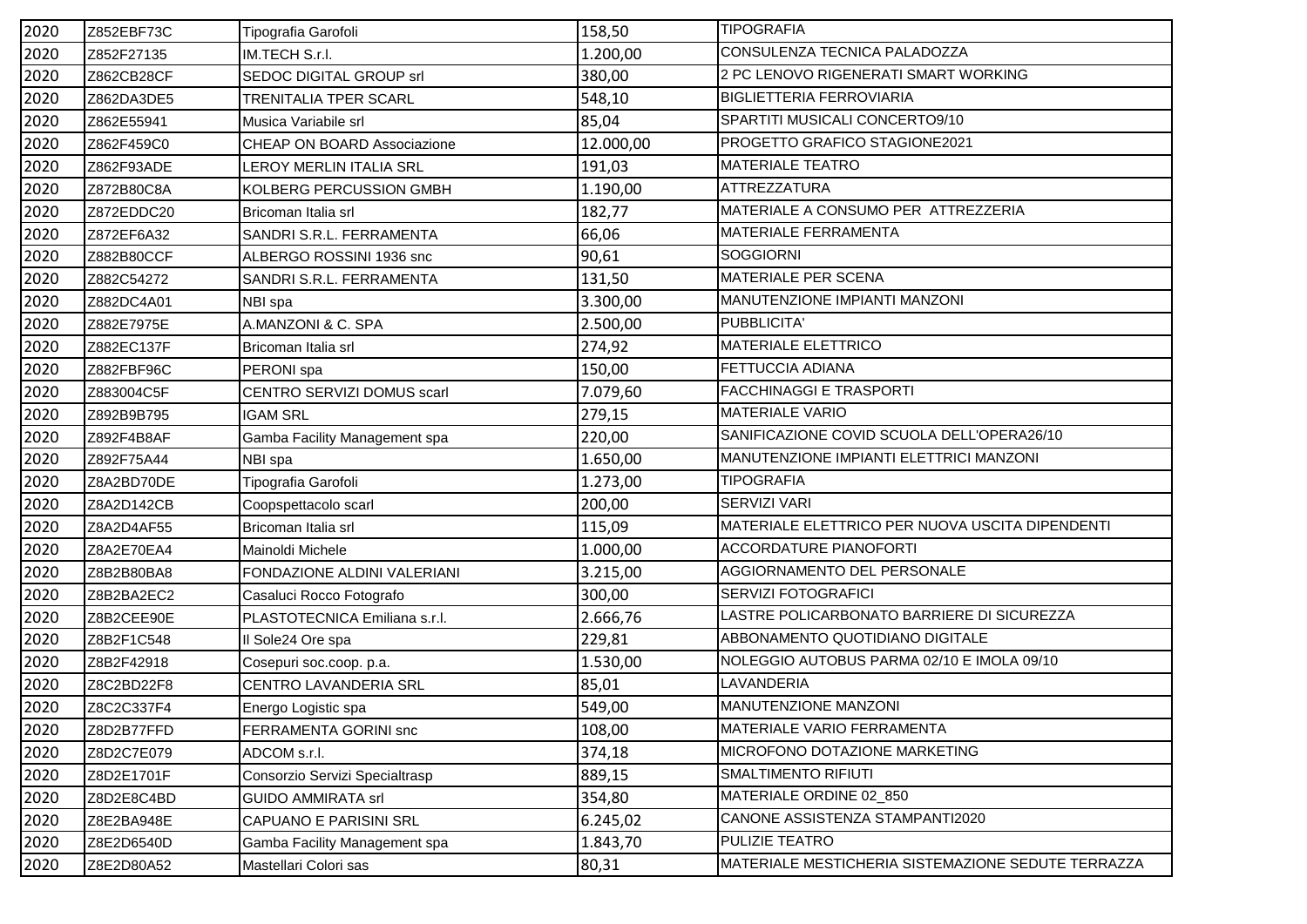| 2020 | Z8E2EB1631 | MF Group srl                    | 800,00    | 400 BADGE MAGNETICI                         |
|------|------------|---------------------------------|-----------|---------------------------------------------|
| 2020 | Z8E2F8926C | Idea Marketing sas              | 490,00    | 100 PALLINE DI NATALE2020 BOOKSHOP          |
| 2020 | Z8F2B6E88E | NBI spa                         | 3.000,00  | MANUTENZIONE IMMOBILE                       |
| 2020 | Z8F2BB98A6 | FERRAMENTA RUBBINI SAS          | 17,21     | MATERIALE PER SCENA                         |
| 2020 | Z8F2BE3B36 | LA TAVOLA DELLA SIGNORIA SRL    | 120,00    | SERVIZI DI CATERING                         |
| 2020 | Z8F2E9A5CE | Tipografia Garofoli             | 61,35     | <b>TIPOGRAFIA</b>                           |
| 2020 | Z8F2EBE45C | Cro.mia s.r.l.                  | 1.188,60  | IGNIFUGO SCENA OTELLO                       |
| 2020 | Z902BB3EB7 | IPEA s.r.l.                     | 171,51    | <b>MATERIALE PER SCENA</b>                  |
| 2020 | Z912B761B1 | Luce È s.u.r.l.                 | 422,52    | MANUTENZIONE ATTREZZATURE                   |
| 2020 | Z922B80A9A | LORETI CLAUDIO LABORAT.COLORE   | 274,97    | <b>MATERIALE PER SCENA</b>                  |
| 2020 | Z922B81C40 | <b>VIVAEVENTS srl</b>           | 1.300,00  | NOLO MATERIALE (MOQUETTTE)                  |
| 2020 | Z922EE712E | ASTERISCO S.r.I.                | 1.089,60  | <b>TIPOGRAFIA</b>                           |
| 2020 | Z932B6E8A7 | <b>MIXER DI TAIETTI SRL</b>     | 400,00    | NOLO ATTREZZATURA                           |
| 2020 | Z932C3E667 | <b>COMMERLEGNO srl</b>          | 2.548,02  | MATERIALE PER SCENA                         |
| 2020 | Z932E72A8F | Bricoman Italia srl             | 257,57    | 80 CINGHIE PER PAV PALADOZZA                |
| 2020 | Z932F90B63 | LORETI CLAUDIO LABORAT.COLORE   | 77,87     | ORDINE 02_910 MESTICHERIA PAVIMENTO ADRIANA |
| 2020 | Z942BE880E | Tipografia Garofoli             | 46,00     | <b>TIPOGRAFIA</b>                           |
| 2020 | Z942C1A046 | WNC SICUREZZA S.R.L.            | 875,00    | ELETTROMAGNETE+SENSORE                      |
| 2020 | Z942EA073D | Casa della Gomma srl            | 543,00    | NASTRI TELATI ORDINE 02_853                 |
| 2020 | Z942EB0338 | FONDAZIONE ALDINI VALERIANI     | 7.300,00  | AVVISO 1/2019 CODICE IDENTIFICATIVO26137    |
| 2020 | Z942EE292A | ADCOM s.r.l.                    | 295,00    | NOLO ATTREZZATURA                           |
| 2020 | Z942F8FA02 | STEP ELETTRONICA S.N.C.         | 400,00    | 3+7 PLAFONIERE CON EMERGENZA TEATRO         |
| 2020 | Z943006628 | LORETI CLAUDIO LABORAT.COLORE   | 77,87     | ADRIA21 ORDINE 02_929                       |
| 2020 | Z952BD2565 | Vivaticket spa                  | 2.380,13  | <b>COMMISSIONI TRANSATO INTERNET</b>        |
| 2020 | Z952C904D9 | MOLPASS SRL -ingegneria per l'  | 300,00    | RIPARAZIONE2 MOTORI27/03/2020               |
| 2020 | Z952D624EA | <b>IDEM SRL</b>                 | 695,98    | <b>HARD DISKS</b>                           |
| 2020 | Z962B808BD | Tipografia Garofoli             | 507,00    | <b>TIPOGRAFIA</b>                           |
| 2020 | Z962DA8CB9 | Gamba Facility Management spa   | 469,88    | PULIZIE SCUOLA GIUGNO2020                   |
| 2020 | Z962F15879 | LORETI CLAUDIO LABORAT.COLORE   | 129,33    | <b>VERNICI OTELLO</b>                       |
| 2020 | Z972CF01DC | <b>COMMERLEGNO srl</b>          | 732,90    | LEGNO PER BARRIERE DI SICUREZZA             |
| 2020 | Z972E5D37E | Tipografia Garofoli             | 900,00    | <b>TIPOGRAFIA</b>                           |
| 2020 | Z982C13580 | REXEL ITALIA S.P.A.             | 598,02    | MATERIALE ELETTRICO VIA DELL'INDUSTRIA      |
| 2020 | Z982C20A43 | 56 SERVICE srl                  | 175,00    | NOLEGGIO ATTREZZATURA                       |
| 2020 | Z982C38E87 | OXA srl antinfortunistica       | 428,45    | DPI PER CORSO ITFS SCUOLA DELL'OPERA        |
| 2020 | Z982DE56F2 | Area Four Industries Italia Sr  | 1.386,16  | 52 GANCI                                    |
| 2020 | Z992BF4993 | CAOS Organizzazione Spettacoli  | 10.900,00 | SERVIZI VARI                                |
| 2020 | Z992E94F47 | <b>BALDUZZI COPY CENTER SRL</b> | 400,00    | 800 ADESIVI TRASP.SEDIE PALASPORT           |
| 2020 | Z992F35043 | Incos srl                       | 3.400,00  | <b>TAMPONI COVID 19</b>                     |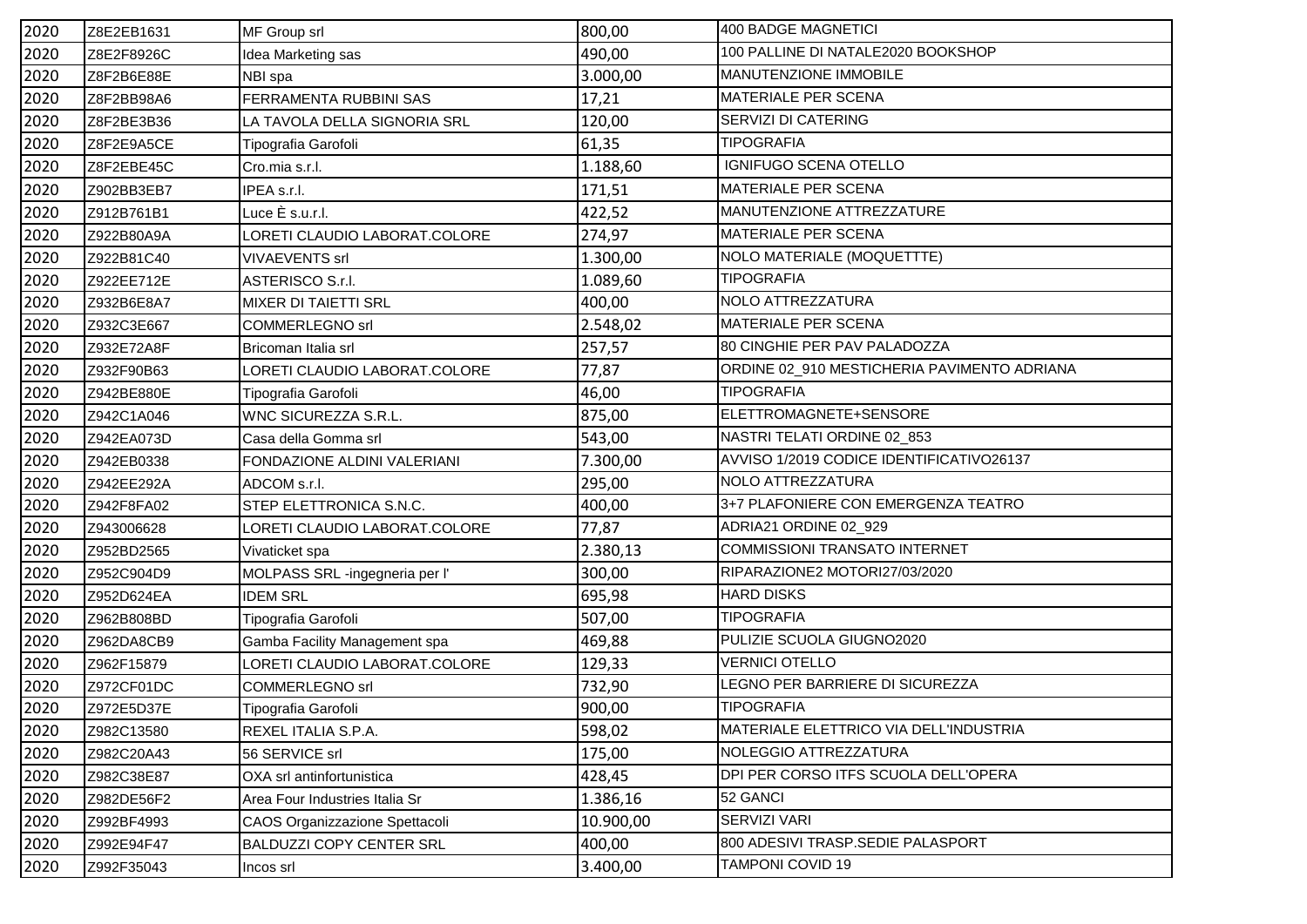| 2020 | Z9A2B6E894 | NBI spa                               | 1.034,00  | <b>MANUTENZIONE IMMOBILE</b>                      |
|------|------------|---------------------------------------|-----------|---------------------------------------------------|
| 2020 | Z9A2B93DAF | Tipografia Garofoli                   | 92,53     | <b>TIPOGRAFIA</b>                                 |
| 2020 | Z9A2C54265 | LORETI CLAUDIO LABORAT.COLORE         | 929,70    | MATERIALE PER SCENA                               |
| 2020 | Z9A2C6A35D | SKILL & MUSIC srl                     | 5.000,00  | SERVIZIO RASSEGNA STAMPA                          |
| 2020 | Z9A2E64BEB | ILLUMINO SERVICE srl                  | 100,00    | NOLEGGIO MATERIALE DI SCENA                       |
| 2020 | Z9A2F80973 | Energo Logistic spa                   | 3.681,00  | 1304 LAVORI BACHECHE PORTICO                      |
| 2020 | Z9B2E55617 | Metalprogetti spa                     | 23.219,00 | ADEGUAMENTO NASTRO TRASPORTATORE DEPOSITO COSTUMI |
| 2020 | Z9B2F71690 | <b>VIVAEVENTS srl</b>                 | 1.336,00  | <b>GENNAIO MANZONI</b>                            |
| 2020 | Z9B2F808BD | Energo Logistic spa                   | 162,00    | INTERVENTO MANUTENTIVO MANZONI                    |
| 2020 | Z9B2FA7F2E | Gaddoni Metalli di Gaddoni            | 2.600,00  | ADRIANA STRUTTURE METALLO                         |
| 2020 | Z9C2B86F58 | VETRERIA Martuzzi Luca                | 260,00    | <b>VETRI</b>                                      |
| 2020 | Z9C2BA9D3B | EDIZIONI PENDRAGON S.r.I.             | 32.300,00 | <b>PUBBLICAZIONI</b>                              |
| 2020 | Z9C2C20961 | Tipografia Garofoli                   | 18,65     | <b>TIPOGRAFIA</b>                                 |
| 2020 | Z9C2C477FA | Energo Logistic spa                   | 1.242,00  | PULIZIA PLAFONI MANZONI                           |
| 2020 | Z9C2E607D3 | Tipografia Garofoli                   | 158,50    | <b>TIPOGRAFIA</b>                                 |
| 2020 | Z9D2B92DD3 | <b>CAPRICE INGROSSO Srl</b>           | 33,50     | <b>MATERIALE VARIO</b>                            |
| 2020 | Z9D2C00DC4 | Audello Teatro srl                    | 2.460,00  | NOLO MATERIALE PER SCENA                          |
| 2020 | Z9D2F75AC1 | NBI spa                               | 1.660,00  | MANUTENZIONE CABINA TEATRO DICEMBRE               |
| 2020 | Z9E2BD715B | Cosepuri soc.coop. p.a.               | 7.245,00  | TRASPORTO MASSE ARTISTICHE                        |
| 2020 | Z9E2BE87CF | TNT Global Espress spa                | 1.230,56  | <b>TRASPORTI</b>                                  |
| 2020 | Z9E2C6D090 | NBI spa                               | 1.034,00  | CONDUZIONE TEATRO                                 |
| 2020 | Z9E2D40051 | Domenichelli Carlo                    | 420,00    | COMPRESSORE MANUTENZIONE                          |
| 2020 | Z9E2D802DE | CENTRO LAVANDERIA SRL                 | 21,15     | LAVAGGIO ABITO                                    |
| 2020 | Z9E2DCF5A2 | Bricoman Italia srl                   | 365,16    | MATERIALE IDRAULICO                               |
| 2020 | Z9E2E111AD | Tipografia Garofoli                   | 543,00    | <b>TIPOGRAFIA</b>                                 |
| 2020 | Z9E2E30A9E | IM.TECH S.r.I.                        | 4.300,00  | CONSULENZA PREVENZIONE INFORTUNI PALADOZZA        |
| 2020 | Z9F2EB6259 | <b>F.LLI BIAGINI SRL</b>              | 2.450,00  | MASCHERINE CHIRURGICHE PREV.2613                  |
| 2020 | ZA02BEB478 | BRT S.P.A.                            | 762,27    | <b>TRASPORTI</b>                                  |
| 2020 | ZA02D61540 | <b>CAPUANO E PARISINI SRL</b>         | 605,60    | MANUTENZIONE FAX2020                              |
| 2020 | ZA12B6E881 | Leonardi srl unipersonale             | 1.950,00  | MANUTENZIONE IMMOBILE                             |
| 2020 | ZA12B8CBE0 | REXEL ITALIA S.P.A.                   | 434,00    | ALIMENTATORI                                      |
| 2020 | ZA226F1029 | Acantho spa                           | 2.657,18  | CANONE VIRTUAL HOSTING 12/03/2020-31/12/2020      |
| 2020 | ZA22BE3A73 | FERCAM spa                            | 2.240,00  | <b>TRASPORTI</b>                                  |
| 2020 | ZA22E48432 | <b>F.LLI BIAGINI SRL</b>              | 1.260,00  | MASCHERINE CHIRURGICHE                            |
| 2020 | ZA32BE3AB8 | <b>DECATHLON ITALIA SRL</b>           | 192,45    | <b>MATERIALE VARIO</b>                            |
| 2020 | ZA32C0BCED | Tipografia Garofoli                   | 46,00     | <b>TIPOGRAFIA</b>                                 |
| 2020 | ZA32C0BDE8 | <b>CTC SRL CENTRO TELECINEMATOGRA</b> | 770,00    | NOLO MATERIALE DI SCENA                           |
| 2020 | ZA32DDD782 | Casa Ricordi srl                      | 580,00    | <b>NOLO MATERIALE MUSICALE</b>                    |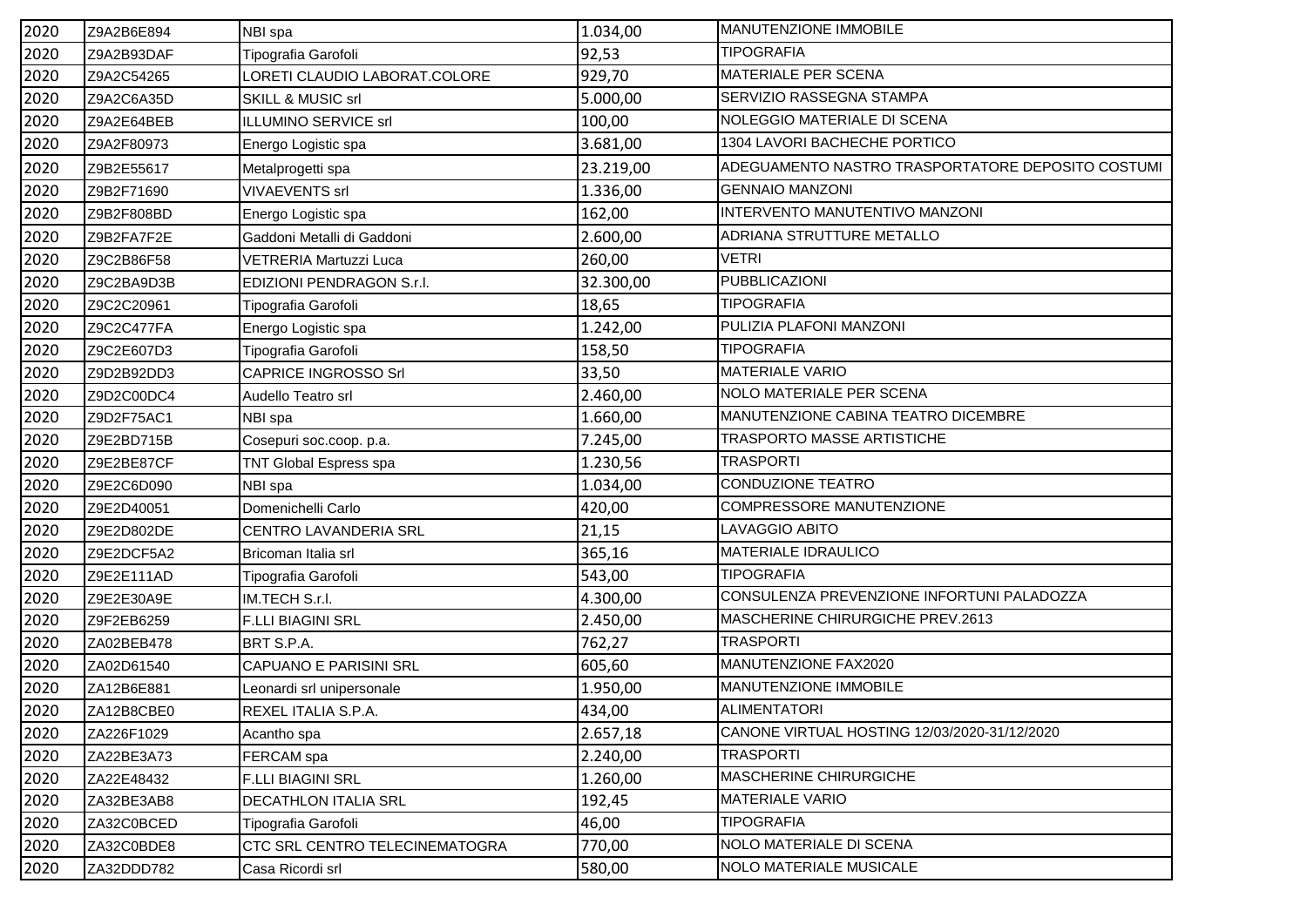| 2020 | ZA32E3CD1E | ILLUMINO SERVICE srl              | 38.571,00 | ALLESTIMENTO APPENDIMENTO AMERICANE PALADOZZA                          |
|------|------------|-----------------------------------|-----------|------------------------------------------------------------------------|
| 2020 | ZA32EAFD75 | Pergolesi Massimiliano            | 1.600,00  | TRASPORTO FORTEPIANO PALADOZZA ELISIR                                  |
| 2020 | ZA42F9B997 | <b>COMET Spa</b>                  | 155,80    | PORTALAMPADE ADRIANA                                                   |
| 2020 | ZA52CD6008 | Energo Logistic spa               | 1.157,20  | MANUTENZIONE IMMOBILE                                                  |
| 2020 | ZA52D71C62 | Casa della Gomma srl              | 67,70     | MATERIALE SARTORIA25/06/2020                                           |
| 2020 | ZA52E88598 | REXEL ITALIA S.P.A.               | 568,65    | MATERIALE PER MONTAGGIO BARRIERA DI CALDO USCITA<br><b>DIPENDENTI</b>  |
| 2020 | ZA62C1FE59 | TELECONSUL EDITORE SPA            | 1.080,00  | ABBONAMENTO TELECONSUL 01/07/2020-30/06/2023                           |
| 2020 | ZA62C5C517 | LORETI CLAUDIO LABORAT.COLORE     | 339,20    | MATERIALE PER SCENA                                                    |
| 2020 | ZA62D24F25 | Energo Logistic spa               | 344,00    | ASSISTENZA SONDAGGIO ARCHEOLOGICO                                      |
| 2020 | ZA72B6DF56 | SPE SOCIETA' PUBBLICITA' EDITO    | 19.328,00 | PUBBLICITA'                                                            |
| 2020 | ZA72C2BECA | Casa della Gomma srl              | 17,50     | <b>MATERIALE VARIO</b>                                                 |
| 2020 | ZA730174FC | Gamba Facility Management spa     | 268,50    | DICEMBRE PULIZIA SCUOLA                                                |
| 2020 | ZA82C1C11E | NBI spa                           | 3.000,00  | <b>TEATRO MAN. IMPIANTI</b>                                            |
| 2020 | ZA82D0C298 | LANTECH LONGWAVE S.p.A.           | 785,00    | LICENZA PER VIDEOCONFERENZE                                            |
| 2020 | ZA82EA07BA | LORETI CLAUDIO LABORAT.COLORE     | 23,77     | MATERIALE ELISI20 ORDINE 02_855                                        |
| 2020 | ZA82ED0D51 | Sugarmusic spa                    | 147,00    | NOLO MATER. MUSICALE CONC. KAUFMANN                                    |
| 2020 | ZA92B80AEB | CENTRO LAVANDERIA SRL             | 1.102,22  | LAVANDERIA                                                             |
| 2020 | ZA92EA6CFC | Mario Cucchetti Tessuti s.r.l.    | 2.402,50  | <b>TESSUTO PER CONFEZIONAMENTO ABITI CONCERTO CORO</b><br><b>DONNE</b> |
| 2020 | ZAA2B850CD | Tipografia Garofoli               | 190,00    | <b>TIPOGRAFIA</b>                                                      |
| 2020 | ZAA2BC0003 | Audello Teatro srl                | 250,00    | NOLO MATERIALE PER SCENA                                               |
| 2020 | ZAA2C26D3D | Tipografia Garofoli               | 178,50    | <b>TIPOGRAFIA</b>                                                      |
| 2020 | ZAA2D24D48 | Gamba Facility Management spa     | 1.306,70  | <b>PULIZIE</b>                                                         |
| 2020 | ZAA2FFCC45 | Vivaticket spa                    | 1.770,00  | BIGLIETTERIA PALADOZZA2020                                             |
| 2020 | ZAB2C3E602 | Audello Teatro srl                | 7.500,00  | NOLO MATERIALE DI SCENA                                                |
| 2020 | ZAB2EE41FE | Luce È s.u.r.l.                   | 4.000,00  | NOLEGGIO LUCI PER OTELLO                                               |
| 2020 | 8244311CA6 | SKILL & MUSIC srl                 | 75.000,00 | SERVIZI UFFICIO STAMPA PROMOZIONE ED EDITING                           |
| 2020 | ZAC2D921FF | Award Security srl                | 1.569,00  | 500 MASCHERINE FFP2                                                    |
| 2020 | ZAD2AC0D2B | <b>GROUPAMA ASSICURAZIONI spa</b> | 1.500,00  | ASSICURAZIONE MERCI TRASPORTATE2020                                    |
| 2020 | ZAD2B8090E | DECORLINE S.r.l.                  | 1.008,00  | <b>STAMPE</b>                                                          |
| 2020 | ZAD2C26B1B | Tipografia Garofoli               | 113,01    | <b>TIPOGRAFIA</b>                                                      |
| 2020 | ZAD2FD4BDA | Gamba Facility Management spa     | 402,75    | NOVEMBRE PULIZIE SCUOLA                                                |
| 2020 | ZAE2B9B6C5 | POMPEI2000 SRL                    | 90,00     | NOLO MATERIALE                                                         |
| 2020 | ZAE2BD5B32 | Stefanini Bruno                   | 180,00    | RIPARAZIONE VIOLONCELLO                                                |
| 2020 | ZAE2C86FB1 | Gamba Facility Management spa     | 644,40    | PULIZIE SCUOLA FEBBRAIO                                                |
| 2020 | ZAF2E50533 | Gamba Facility Management spa     | 440,00    | SANIFICAZIONE SCUOLA LUGLIO                                            |
| 2020 | ZB02BB3E84 | <b>TEATRO REGIO DI TORINO</b>     | 30.000,00 | NOLO ALLESTIMENTO                                                      |
| 2020 | ZB02BD22DE | Luce $\dot{\mathsf{E}}$ s.u.r.l.  | 1.535,00  | NOLO ATTREZZATURA                                                      |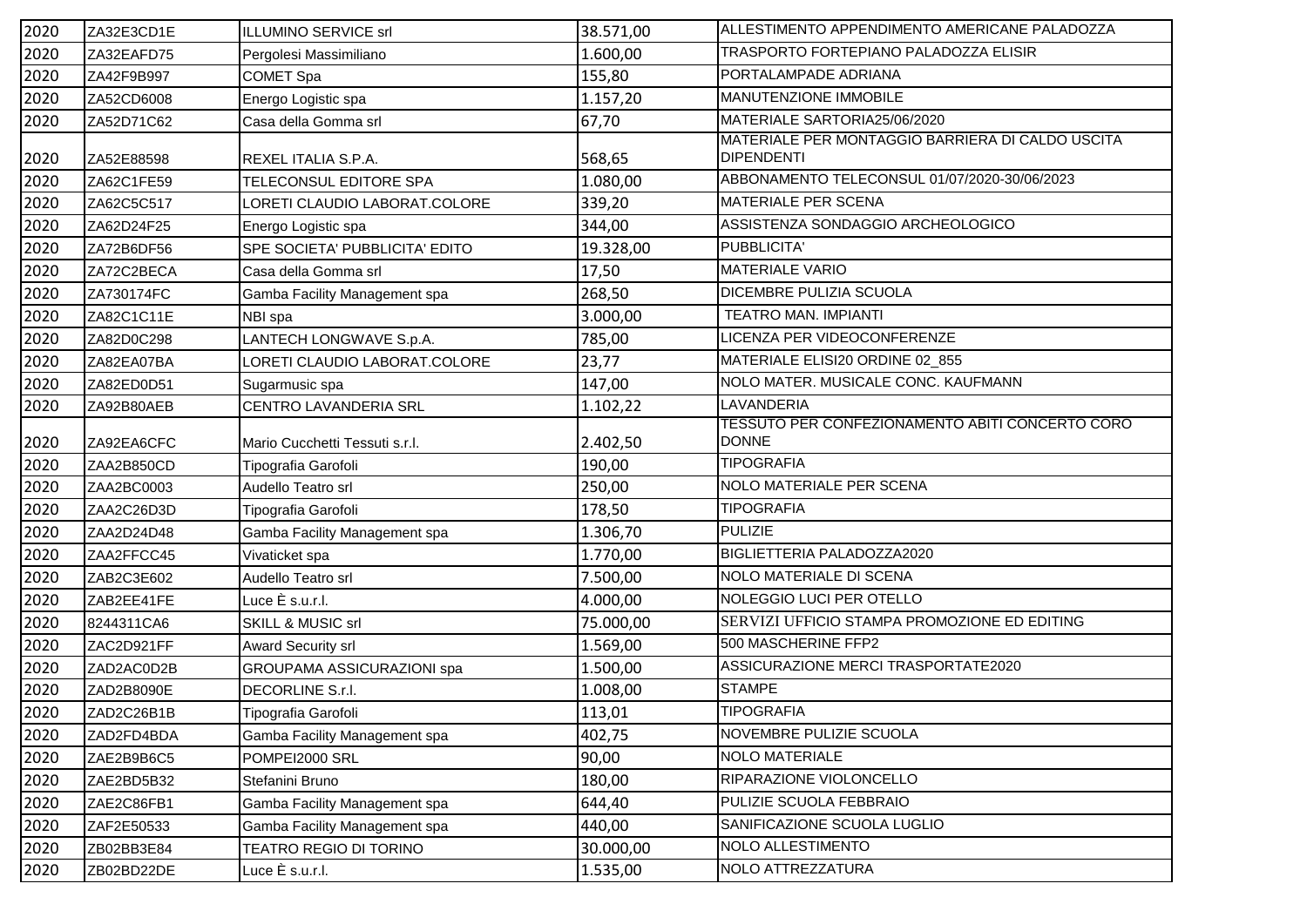| 2020 | ZB02DC4228 | NBI spa                        | 1.660,00  | MANUTENZIONE CABINA TEATRO                    |
|------|------------|--------------------------------|-----------|-----------------------------------------------|
| 2020 | ZB02F81A2A | Casa della Gomma srl           | 77,10     | ORDINE 02_904 OTELLO ELETTRICISTI IMBALLAGGIO |
| 2020 | ZB02FD5E4F | <b>DECIMA</b> srl              | 1.776,00  | RIPARAZIONE PROCESSORI CEM                    |
| 2020 | ZB12EE40AB | Award Security srl             | 189,10    | 4 TERMOMETRI INFRAROSSO                       |
| 2020 | ZB22E256B3 | SHIRTS AND SCARVES s.n.c.      | 787,50    | <b>MATERIALE VARIO</b>                        |
| 2020 | ZB22E55086 | CASA DEL CAMERIERE SNC         | 469,00    | <b>DIVISE MASCHERE</b>                        |
| 2020 | ZB22EA038F | Energo Logistic spa            | 87,50     | SISTEMAZIONE PORTONE INGRESSO OBERDAN         |
| 2020 | ZB32C26BBE | Lucidiscena di Giuseppe Locons | 2.000,00  | NOLEGGIO ATTREZZATURA                         |
| 2020 | ZB32D56110 | RINALDO MARZOCCHI              | 3.219,87  | MANUTENZ.MANZONI                              |
| 2020 | ZB32D65438 | Gamba Facility Management spa  | 880,00    | SANIFICAZIONE COVID MAGGIO2020                |
| 2020 | ZB32F0A505 | <b>MOP SRL</b>                 | 13,08     | STENDARDI ATTREZZERIA OTELLO                  |
| 2020 | ZB42E7317E | LORETI CLAUDIO LABORAT.COLORE  | 37,54     | MATERIALE MESTICHERIA ELISIR                  |
| 2020 | ZB52B9BB99 | URSO ALESSANDRO LIUTAIO        | 271,64    | MANUTENZIONE STRUMENTI                        |
| 2020 | ZB52D71CC6 | Casa della Gomma srl           | 47,50     | <b>MATERIALE PER MACCHINISTI</b>              |
| 2020 | ZB52E55541 | <b>DEVELIA Srl</b>             | 2.000,00  | SERVIZI DI SOPRATITOLATURA                    |
| 2020 | ZB52EA28A5 | Bologna Welcome srl            | 19.265,00 | UTILIZZO PALADOZZA SALE/EVENTI SETTEMBRE      |
| 2020 | ZB5300653F | Federlab Italia                | 8.500,00  | 206 TAMPONI COVID24/25 NOVEMBRE               |
| 2020 | ZB62BAD34D | Bologna Welcome srl            | 35,25     | <b>COMMISSIONI SU VISITE GUIDATE</b>          |
| 2020 | ZB62BDC061 | EFFE.GI.BI S.p.A. di Gazzotti  | 135,70    | FORNITURA MAGLIETTE PERSONALE SERALE          |
| 2020 | ZB62E43A2B | Labinf Sistemi srl             | 19.317,50 | MACCHINE PER CONTROLLO ACCESSI                |
| 2020 | ZB62EB4F0E | Tipografia Garofoli            | 158,50    | <b>TIPOGRAFIA</b>                             |
| 2020 | ZB62EF3A13 | EFFE.GI.BI S.p.A. di Gazzotti  | 361,57    | MATERIALE MERCERIA                            |
| 2020 | ZB72C0BD6A | LORETI CLAUDIO LABORAT.COLORE  | 212,38    | MATERIALE PER SCENA                           |
| 2020 | ZB72E9BA64 | OXA srl antinfortunistica      | 65,00     | VISIERE PARASCHIZZI DPI COVID                 |
| 2020 | ZB82D8C620 | REXEL ITALIA S.P.A.            | 528,53    | MATERIALE PER STREAMING                       |
| 2020 | ZB92B80C4A | Il Sole24 Ore spa              | 327,00    | ABBONAMENTI A RIVISTE E GIORNALI              |
| 2020 | ZB92D337BC | Consorzio Servizi Specialtrasp | 816,70    | SMALTIMENTO RIFIUTI MAGGIO2020                |
| 2020 | ZB92DC429F | NBI spa                        | 1.650,00  | MANUTENZIONE IMPIANTI MANZONI                 |
| 2020 | ZBA2BD710F | <b>MOP SRL</b>                 | 275,38    | MATERIALE PER SCENA                           |
| 2020 | ZBB2BD1239 | ANTE QUEM S.R.L.               | 2.000,00  | ATTIVITÀ ARCHEOLOGICA A SCENSORE INTERNO      |
| 2020 | ZBB2C5C4DE | <b>FLOCKCART SRL</b>           | 376,00    | MATERIALE PER SCENA                           |
| 2020 | ZBB2ED2EDF | EUROPEST ITALIANA SRL          | 880,00    | 40 LITRI PRODOTTO PER SISTEMA SANIFICAZIONE   |
| 2020 | ZBC2ED3310 | OXA srl antinfortunistica      | 195,00    | <b>VISIERE PARASCHIZZI</b>                    |
| 2020 | ZBC2FD1416 | CENTRO LAVANDERIA SRL          | 113,79    | ORDINE 02_920 LAVAGGIO COSTUMI MAGAZZINO      |
| 2020 | ZBD2C00D91 | Tipografia Garofoli            | 309,40    | <b>TIPOGRAFIA</b>                             |
| 2020 | ZBD2DB3030 | B.F.M. srl                     | 102,52    | IMBALLAGGI DOTAZ. CALZOLERIA                  |
| 2020 | ZBD2E634FF | Bricoman Italia srl            | 147,11    | MATERIALE VARIO MAZZOCCHI SETTEMBRE           |
| 2020 | ZBD2EC4CEC | ILLUMINO SERVICE srl           | 8.197,47  | ORDINE 02_858 PALADOZZA                       |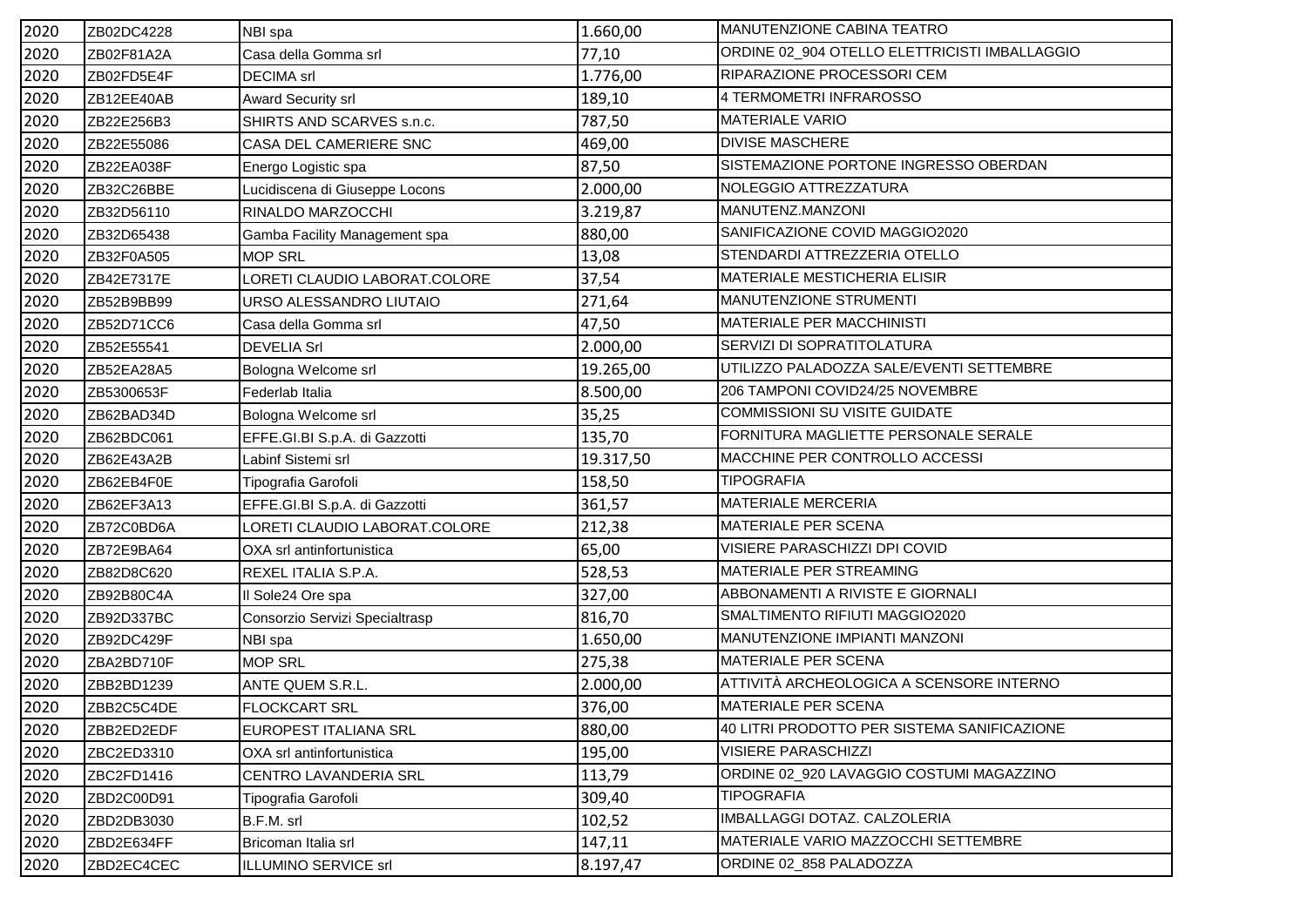| 2020 | ZBD2FFE20F | SIRIO Informatica e Sistemi          | 1.683,70  | 2021 ARKOTTICA                               |
|------|------------|--------------------------------------|-----------|----------------------------------------------|
| 2020 | ZBE2B809B7 | Audello Teatro srl                   | 160,00    | <b>MATERIALE PER SCENA</b>                   |
| 2020 | ZBE2CD4F3D | Mario Cucchetti Tessuti s.r.l.       | 550,00    | TESSUTO COTONE PER MASCHERINE PROTETTIVE     |
| 2020 | ZBE2EB60E6 | SANDRI S.R.L. FERRAMENTA             | 217,02    | MATERIALE FERRAMENTA PER OTELLO              |
| 2020 | ZBF2B8528A | MENTA ALESSANDRO                     | 1.400,00  | MANUTENZIONE STRUMENTI                       |
| 2020 | ZBF2C99F51 | <b>Award Security srl</b>            | 263,04    | GUARDIANIA MANZONI MARZO                     |
| 2020 | ZBF2E90E06 | NBI spa                              | 1.660,00  | TEATRO SETTEMBRE MANUT. CABINA               |
| 2020 | ZBF2EA78CC | MIPS S.r.l.                          | 350,00    | CONFIGURAZIONI BIGLIETTERIA PALADOZZA        |
| 2020 | ZC02E75129 | AVEZZU' GIANNANTONIO                 | 624,00    | CERTIFICAZIONE STATICA LAMPADARI MANZONI     |
| 2020 | ZC12C1F3FA | <b>GIUFFRE' FRANCIS LEFEBVRE SPA</b> | 100,80    | PUBBLICAZIONI                                |
| 2020 | ZC12C26B98 | All for Music srl                    | 60,00     | MANUTENZIONE ATTREZZATURE                    |
| 2020 | ZC12DCF739 | ARTEFATTO S.r.l.                     | 5.067,11  | SERVIZI DI STAMPA                            |
| 2020 | ZC12E30F26 | Energo Logistic spa                  | 717,10    | <b>LAVORI EDILI TEATRO</b>                   |
| 2020 | ZC12E709DB | Gamba Facility Management spa        | 44,75     | PULIZIE INDUSTRIA                            |
| 2020 | ZC12EBF7B8 | Casaluci Rocco Fotografo             | 150,00    | <b>SERVIZI FOTOGRAFICI</b>                   |
| 2020 | ZC12ECFC86 | Casa Ricordi srl                     | 450,00    | NOLO MAT. MUSICALE CONCERTO KAUFMANN         |
| 2020 | ZC22CE5424 | N.C.V. COOPERATIVA AUTOTRASPOR       | 1.829,00  | TRASFERIMENTO CENERENTOLA A GRANAROLO        |
| 2020 | ZC22D39071 | F.P. Spa - Persici                   | 53,33     | <b>MATERIALE IDRAULICO</b>                   |
| 2020 | ZC22EB6004 | F.G. PASQUINI SAS Filati e Tes       | 363,44    | <b>TESSUTI</b>                               |
| 2020 | ZC22F71840 | <b>VIVAEVENTS srl</b>                | 192,00    | MASCHERE MANZONI SETTEMBRE                   |
| 2020 | ZC22FBE3CC | Webcraft Gmbh                        | 75,76     | MATERIALE PER SCENA MAGNETI                  |
| 2020 | ZC32CB8D92 | <b>TIM SPA</b>                       | 432,56    | SERVIZIO TELEFONIA E DATI INDUSTRIA          |
| 2020 | ZC32D88475 | CENTRO SERVIZI DOMUS scarl           | 5.427,80  | <b>FACCHINAGGIO E TRASPORTI</b>              |
| 2020 | ZC32E8366B | SUONO SNC di Giorgessi               | 111,88    | MANUTENZIONE STRUMENTI                       |
| 2020 | ZC32EF67BD | La Petroniana srl                    | 2.125,83  | PULIZIE MANZONI                              |
| 2020 | ZC42C0B527 | F.IIi BELLONIA S.N.C di Angelo       | 109,90    | PLOTRONA ERGONOMICA AUDIOVIDEO               |
| 2020 | ZC42C39E4F | REXEL ITALIA S.P.A.                  | 386,03    | MATERIALE ELETTRICO PER INTERCOM             |
| 2020 | ZC42C5C555 | Casa della Gomma srl                 | 60,00     | <b>MATERIALE VARIO</b>                       |
| 2020 | ZC42EF09E2 | METTI FRANCO S.R.L.                  | 980,80    | PANNELLI LEGNO PROTEZIONE PARTERRE PALADOZZA |
| 2020 | ZC52BBDB2B | PRIMO S.P.A.                         | 1.185,00  | <b>15 STENDER SARTORIA</b>                   |
| 2020 | ZC52E552B4 | CENTRO LAVANDERIA SRL                | 174,26    | LAVAGGIO ORDINE827                           |
| 2020 | ZC52EFBF8A | FEREXPERT S.P.A.                     | 14,56     | <b>BULLONERIA PROIETTORI OTELLO</b>          |
| 2020 | ZC62BBFFB7 | Tipografia Garofoli                  | 591,00    | <b>TIPOGRAFIA</b>                            |
| 2020 | ZC62C7773D | <b>TIM SPA</b>                       | 1.873,82  | SERVIZIO TELEFONIA E DATI MANZONI            |
| 2020 | ZC62E37095 | CENTRO SERVIZI DOMUS scarl           | 14.650,40 | <b>FACCHINAGGI E TRASPORTI</b>               |
| 2020 | ZC72B759B2 | L'ECO DELLA STAMPA S.p.A.            | 3.959,00  | RASSEGNA STAMPA                              |
| 2020 | ZC72B8721C | Domenichelli Carlo                   | 4.800,00  | MANUTENZIONE2020 ATTREZZATURE                |
| 2020 | ZC72E1BE81 | Gamba Facility Management spa        | 823,40    | PULIZIE INDUSTRIA LUGLIO2020                 |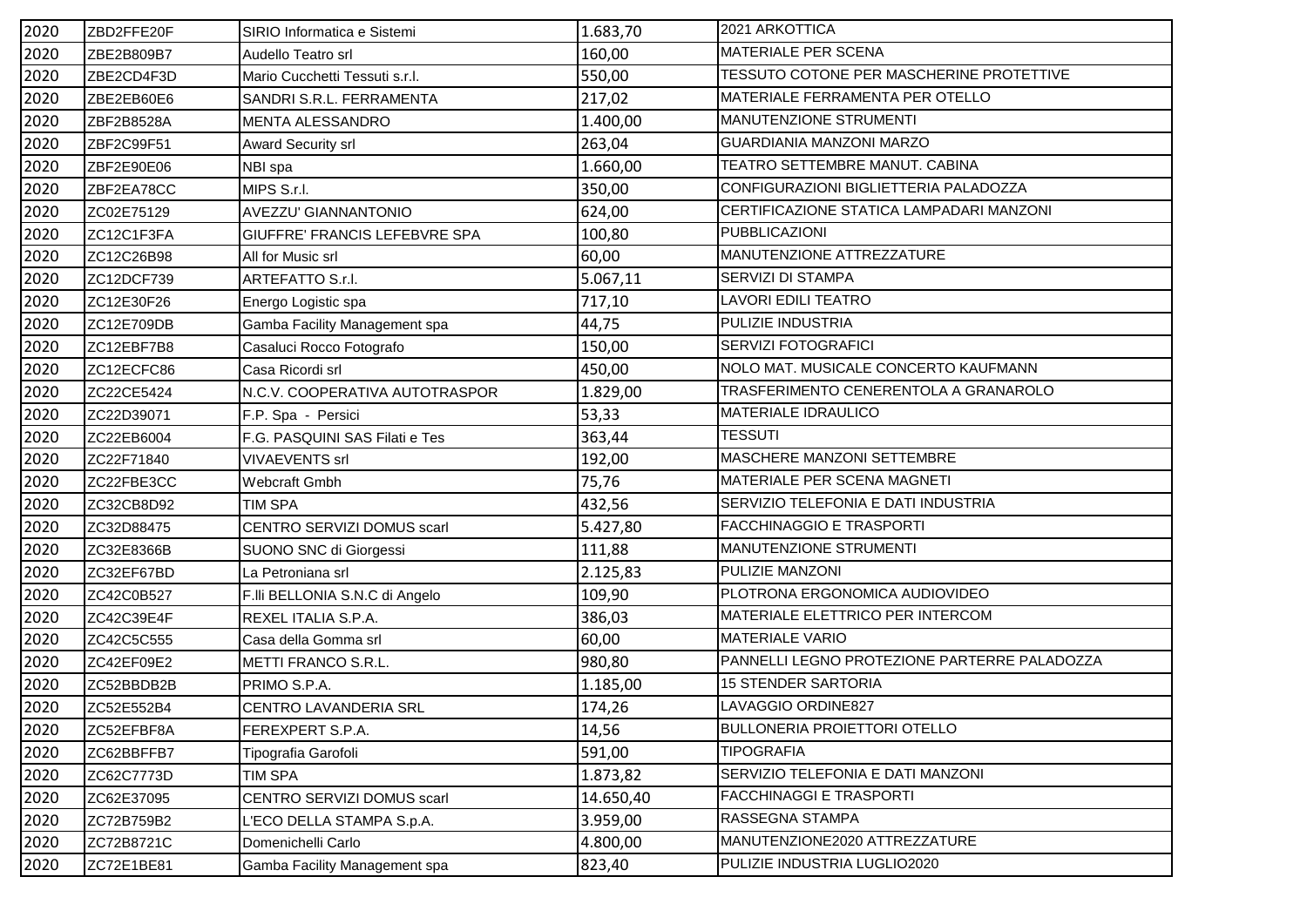| 2020 | ZC72E767A3 | PERONI spa                     | 16.830,00 | FONDALE DI SCENA OTELLO                            |
|------|------------|--------------------------------|-----------|----------------------------------------------------|
| 2020 | ZC82C18DEF | Tipografia Garofoli            | 531,00    | <b>TIPOGRAFIA</b>                                  |
| 2020 | ZC82C26B85 | S.I.A.E. SOC.ITALIANA DEGLI AU | 780,00    | NOLO MATERIALE MUSICALE                            |
| 2020 | ZC82CC8213 | PASSARINI FRANCO snc           | 74,41     | BARRIERE DI SICUREZZA UTENSILERIA                  |
| 2020 | ZC82CED247 | FONDAZIONE ALDINI VALERIANI    | 144,00    | CORSO WEBINAR 12/05/2020 BILANCIO IN FASE COVID-19 |
| 2020 | ZC82D32249 | Mastellari Colori sas          | 753,80    | SOLVENTE SISTEMAZIONE PLATEA                       |
| 2020 | ZC92B9B634 | Farmacia dalle Due Torri di    | 29,70     | MATERIALE PER SCENA                                |
| 2020 | ZC92BF3C0A | <b>Award Security srl</b>      | 2.126,24  | SERVIZIO VIGILANZA MANZONI GENNAIO                 |
| 2020 | ZC92C0BD5D | Domenichelli Carlo             | 2.200,00  | TRONCATRICE FERRO LABO TEATRO                      |
| 2020 | ZC92DB3271 | AZIENDA U.S.L. DI BOLOGNA      | 254,95    | VERIFICA 18/02/2020 BRAF PALCOSCENICO              |
| 2020 | ZC92FEC40E | Auditorio de Tenerife s.a.u.   | 911,14    | LAVAGGIO COSTUMI ELISIR 02_927                     |
| 2020 | ZC92FF33D4 | Vivaticket spa                 | 6.000,00  | MANUTENZ. SISTEMA BIGLIETTERIA2021                 |
| 2020 | ZCA2B73830 | COMET Spa                      | 735,00    | ATTREZZATURA                                       |
| 2020 | ZCA2C5C4FD | Cro.mia s.r.l.                 | 594,30    | <b>MATERIALE PER SCENA</b>                         |
| 2020 | ZCA2D52A79 | SEDOC DIGITAL GROUP srl        | 262,00    | POTENZIAMENTO PC - MATERIALE HARDWARE              |
| 2020 | ZCA2EF3995 | EFFE.GI.BI S.p.A. di Gazzotti  | 114,15    | <b>MATERIALE MERCERIA</b>                          |
| 2020 | ZCB2C3401C | Labinf Sistemi srl             | 4.100,00  | PACCHETTO GIORNATE2020                             |
| 2020 | ZCC2C8F15B | SEDOC DIGITAL GROUP srl        | 380,00    | PC RIGENERATI PER SMART WORKING                    |
| 2020 | ZCC2D341C2 | Bricoman Italia srl            | 547,81    | MATERIALE MANUTENZIONE/CONSUMO                     |
| 2020 | ZCC3029E3C | Mainoldi Michele               | 400,00    | ACCORDATURE PIANOFORTI2020                         |
| 2020 | ZCD2B6E899 | NBI spa                        | 1.650,00  | MANUTENZIONE IMMOBILE                              |
| 2020 | ZCD2BC21F5 | RINALDO MARZOCCHI              | 903,20    | MANUTENZIONE AUDITORIUM MANZONI                    |
| 2020 | ZCD2C19043 | <b>Hotel TRE VECCHI SRL</b>    | 243,82    | <b>SOGGIORNI</b>                                   |
| 2020 | ZCD2C3E659 | <b>METTI FRANCO S.R.L.</b>     | 1.794,48  | MATERIALE PER SCENA                                |
| 2020 | ZCD2D1C1AF | LORETI CLAUDIO LABORAT.COLORE  | 220,00    | IMPREGNANTE PER PANNELLI COVID                     |
| 2020 | ZCD2D670CC | GIPI ZOO sas                   | 96,60     | <b>INSETTICIDI</b>                                 |
| 2020 | ZCD2EC4F46 | Bricoman Italia srl            | 24,51     | CANNELLO BRUCIATORE A GAS                          |
| 2020 | ZCE2C57F79 | TPER spa                       | 1.818,18  | <b>PUBBLICITÀ</b>                                  |
| 2020 | ZCE2D7B88B | Award Security srl             | 8.154,24  | <b>GUARDIANIA TEATRO</b>                           |
| 2020 | ZCE2EC4B9F | <b>BH AUDIO srl</b>            | 1.400,00  | NOLO MATERIALE CORSO AUDIO IFTS SCUOP MANZONI      |
| 2020 | ZCE2EE429A | Cro.mia s.r.l.                 | 396,20    | <b>IGNIFUGO OTELLO</b>                             |
| 2020 | ZCE2F71790 | <b>VIVAEVENTS srl</b>          | 1.687,50  | MASCHERE PALADOZZA SETTEMBRE                       |
| 2020 | ZCF2B9B5DC | DECATHLON ITALIA SRL           | 38,51     | MATERIALE PER SCENA                                |
| 2020 | ZCF2D3E844 | COMET Spa                      | 1.113,60  | 6 PROIETTORI                                       |
| 2020 | ZCF2D6EFD1 | Diverserighestudio srl         | 20.480,00 | ASCENSORE ESTERNO.FASE3                            |
| 2020 | ZCF2E9A277 | Tipografia Garofoli            | 1.218,00  | <b>TIPOGRAFIA</b>                                  |
| 2020 | ZCF30174FB | Gamba Facility Management spa  | 107,40    | DICEMBRE PULIZIE INDUSTRIA                         |
| 2020 | ZD02C0BE45 | <b>MOP SRL</b>                 | 117,60    | MATERIALE PER SCENA                                |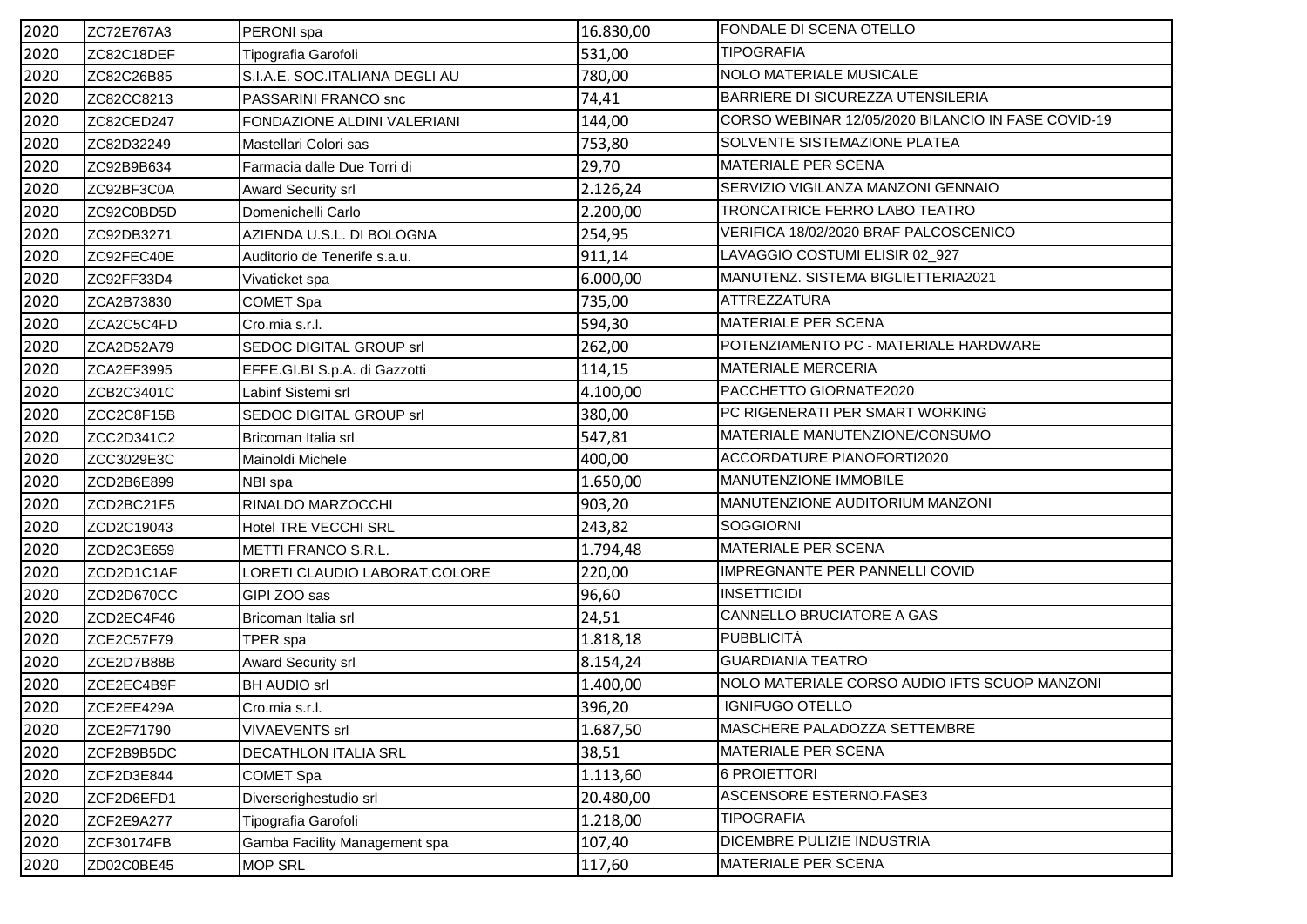| 2020 | ZD02C2BF0E | LOWCOSTUME SRL                  | 30.270,00 | NOLO MATERIALE DI SCENA                 |
|------|------------|---------------------------------|-----------|-----------------------------------------|
| 2020 | ZD02C8B6A0 | Award Security srl              | 7.891,20  | PORTIERATO TEATRO                       |
| 2020 | ZD02DC49CD | NBI spa                         | 1.660,00  | MANUTENZIONE CABINA MT                  |
| 2020 | ZD02E4CF58 | PONCE MORONES ARTURO            | 132,00    | MANUTENZIONE STRUMENTI                  |
| 2020 | ZD02F04FB1 | ADCOM s.r.l.                    | 1.300,00  | NOLEGGIO ATTREZZATURE                   |
| 2020 | ZD02F269F8 | Fassi Emilia srl                | 938,84    | MANUTENZIONE ANNUALE 2 PLE              |
| 2020 | ZD12C8A153 | <b>RAJAPACK SRL</b>             | 138,79    | <b>IMBALLAGGI SPEDIZIONI</b>            |
| 2020 | ZD12E5AA42 | LA TAVOLA DELLA SIGNORIA SRL    | 15.970,00 | <b>CONSUMAZIONI LUGLIO</b>              |
| 2020 | ZD12F03D55 | Audello Teatro srl              | 750,00    | NOLEGGIO PARRUCCHE OTELLO               |
| 2020 | ZD22D8051E | <b>Portici Hotel</b>            | 375,64    | SOGGIORNI OSPITI                        |
| 2020 | ZD22EEDE98 | Passamaneria Frassinetti srl    | 741,75    | <b>TESSUTO BANDIERE OTELLO</b>          |
| 2020 | ZD32B98103 | Lapis di Khaledi Hekmat         | 65,00     | <b>MATERIALE VARIO</b>                  |
| 2020 | ZD32DE5729 | <b>COEMAR Lighting srl</b>      | 35.400,00 | 30 RISALTO LED + 10 RELITE              |
| 2020 | ZD42E5A339 | <b>BALDUZZI COPY CENTER SRL</b> | 930,00    | 3000 CARTELLI PALADOZZA VIETATO SEDERSI |
| 2020 | ZD42FD4B94 | Gamba Facility Management spa   | 635,45    | NOVEMBRE PULIZIA INDUSTRIA              |
| 2020 | ZD42FFE165 | SIRIO Informatica e Sistemi     | 9.987,10  | 2021 MANUTENZIONE SOFTWARE SIRIO+BORAD  |
| 2020 | ZD52F6D9B8 | RINALDO MARZOCCHI               | 182,10    | INTERVENTO RIPARAZIONE IDRAULICA        |
| 2020 | ZD62B00729 | SELESTA INGEGNERIA SPA          | 1.150,00  | ATTREZZATURA MARCATEMPO                 |
| 2020 | ZD62B92D80 | <b>INFORDATA SISTEMI S.r.I.</b> | 152,00    | <b>TIPOGRAFIA</b>                       |
| 2020 | ZD62D4B130 | OXA srl antinfortunistica       | 567,00    | DISPENSER + IGIENIZZANTI MANI           |
| 2020 | ZD62DD0B97 | 56 SERVICE srl                  | 27.954,00 | SERVIZI AUDIO LUCI                      |
| 2020 | ZD62E2BA9B | <b>Award Security srl</b>       | 358,80    | 7 TERMOMETRI INFRAROSSO PALADOZZA       |
| 2020 | ZD72BDEE88 | Consorzio Servizi Specialtrasp  | 936,96    | NOLEGGIO2020 CASSONE                    |
| 2020 | ZD72C86EFA | Gamba Facility Management spa   | 318,25    | PULIZIE EXTRA TEATRO FEBBRAIO           |
| 2020 | ZD72C9216C | CENTRO SERVIZI DOMUS scarl      | 5.011,60  | FACCHINAGGI E TRASPORTI FEBBRAIO2020    |
| 2020 | ZD72D40AC7 | Tipografia Garofoli             | 56,85     | <b>TIPOGRAFIA</b>                       |
| 2020 | ZD72EF6C26 | DUETORRI HOTELS SPA             | 3.000,00  | CENA CONCERTO KAUFMANN                  |
| 2020 | ZD72F00BF7 | CTC SRL CENTRO TELECINEMATOGRA  | 100,00    | CALZATURE ARALDO OTELLO                 |
| 2020 | ZD72F7170C | <b>VIVAEVENTS srl</b>           | 496,00    | MASCHERE FEBBRAIO MANZONI               |
| 2020 | ZD72FA080C | Treccificio Borri snc           | 2.325,00  | 1200 METRI CORDA IGNIFUGA               |
| 2020 | ZD82B6E89F | Ayrton s.r.l.                   | 1.538,60  | CALZATURE PERSONALE DI SALA             |
| 2020 | ZD82C208E2 | Casaluci Rocco Fotografo        | 300,00    | <b>SERVIZI FOTOGRAFICI</b>              |
| 2020 | ZD92B92E4F | Luce È s.u.r.l.                 | 5.764,00  | <b>NOLO LUCI</b>                        |
| 2020 | ZD92BBFFEF | Tipografia Garofoli             | 1.202,00  | <b>TIPOGRAFIA</b>                       |
| 2020 | ZD92C0318C | CEA ESTINTORI SPA               | 1.927,49  | NOLO E ASSISTENZA ESTINTORI TEATRO2020  |
| 2020 | ZD92DC426C | NBI spa                         | 200,00    | CONDUZIONE IMPIANTI TEATRO LUGLIO2020   |
| 2020 | ZD92F158E2 | LORETI CLAUDIO LABORAT.COLORE   | 113,04    | ORDINE 02_897 VERNICI OTELLO            |
| 2020 | ZDA2E1667B | Tipografia Garofoli             | 670,00    | <b>TIPOGRAFIA</b>                       |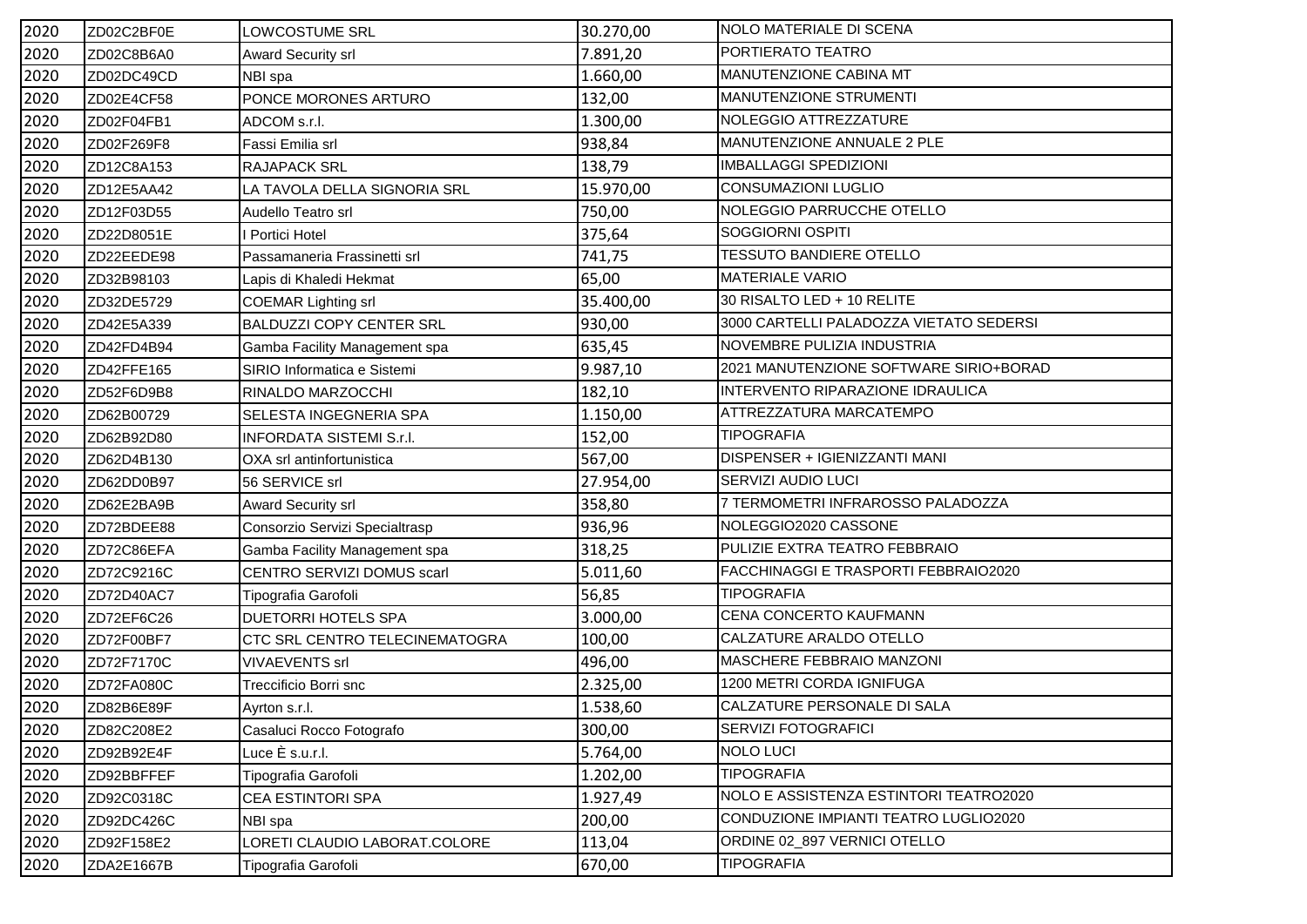| 2020 | ZDA2E607DE | Tipografia Garofoli            | 240,00    | <b>TIPOGRAFIA</b>                                    |
|------|------------|--------------------------------|-----------|------------------------------------------------------|
| 2020 | ZDA2F458DC | Tipografia Garofoli            | 512,00    | <b>TIPOGRAFIA</b>                                    |
| 2020 | ZDA2FD8AF7 | Casa della Gomma srl           | 27,50     | NASTRO CARTA MACCHINISTI                             |
| 2020 | ZDB2BD7121 | Bricoman Italia srl            | 24,47     | MATERIALE PER SCENA                                  |
| 2020 | ZDB2F1E5A1 | DaRò snc                       | 3.200,00  | SANIFICAZIONI COVID MAGGIO-NOVEMBRE2020              |
| 2020 | ZDC2B92E23 | LEGNAMI COCCHI SRL             | 805,50    | <b>MATERIALE PER SCENA</b>                           |
| 2020 | ZDC2E64D0A | <b>GUIDO AMMIRATA srl</b>      | 193,80    | NASTRO TESA GAFFER TAPE MATT BLACK                   |
| 2020 | ZDC2FF2E2A | NBI spa                        | 3.630,00  | MANUTENZIONE STR CABINA ELETTRICA 16/12/2020         |
| 2020 | ZDD2CD80C6 | Award Security srl             | 1.659,50  | 500 MASCHERINE FFP2                                  |
| 2020 | ZDD2D03ECA | <b>CROVEGLI SRL</b>            | 381,33    | SCATOLONI IMBALLAGGI PER SARTORIA                    |
| 2020 | ZDD2F7A7D0 | F.P. Spa - Persici             | 76,04     | MATERIALE IDRAULICO                                  |
| 2020 | ZDE2BF498B | PERONI spa                     | 2.881,40  | MATERIALE PER SCENA                                  |
| 2020 | ZDE2D26DED | STEP ELETTRONICA S.N.C.        | 1.375,00  | PLAFONIERE A TUBI LED                                |
| 2020 | ZDF2BCC1B9 | <b>CROVEGLI SRL</b>            | 892,26    | <b>MATERIALE VARIO</b>                               |
| 2020 | ZDF2BD0F2E | ANTE QUEM S.R.L.               | 4.400,00  | ATTIVITÀ ARCHEOLOGICA PER ASCENSORE                  |
| 2020 | ZDF2C18E40 | Tipografia Garofoli            | 205,30    | <b>TIPOGRAFIA</b>                                    |
| 2020 | ZDF2C26ADB | Tipografia Garofoli            | 198,50    | <b>TIPOGRAFIA</b>                                    |
| 2020 | ZDF2C38636 | REXEL ITALIA S.P.A.            | 264,95    | APPARECCHI LUCI EMERGENZA                            |
| 2020 | ZE02D14271 | Zanolo Lara                    | 409,36    | MANUTENZIONE STRUMENTI                               |
| 2020 | ZE02D5E8BB | TECNOMEDICAL srl               | 500,00    | 1000 MASCHERINE CHIRURGICHE                          |
| 2020 | ZE02EDC21C | SERVICE2 SERVICE srl           | 800,00    | RIPARAZIONE VIDEOPROIETTORE                          |
| 2020 | ZE12BF495F | <b>BAIT &amp; BORGHI SRL</b>   | 43,00     | MATERIALE AUDIO VARIO                                |
| 2020 | ZE12C3A234 | <b>GRUPPO3 SNC</b>             | 1.000,00  | MANUTENZIONE IMP.SORVEGLIANZA2020                    |
| 2020 | ZE12CE8999 | <b>Award Security srl</b>      | 1.179,80  | <b>GEL IGIENIZZANTE MANI</b>                         |
| 2020 | ZE12EE09F4 | Studio Tecnico Ing. Maurizio   | 1.000,00  | RELAZIONI DI COLLAUDO STATICO ALLESTIMENTI PALADOZZA |
| 2020 | ZE22B60BC5 | E.S.A. Elecomp Servizi Ascens. | 20.506,92 | MANUTENZIONE IMPIANTI DI SCENA                       |
| 2020 | ZE22C4810A | ARTIGIANI ASSOCIATI SNC        | 253,30    | MATERIALE PER SCENA                                  |
| 2020 | ZE22D09766 | <b>RAJAPACK SRL</b>            | 95,50     | IMBALLAGGI SPEDIZIONI BOOKSHOP                       |
| 2020 | ZE22E4A03B | Ciicai Soc.coop.               | 1.384,61  | BARRIERA ARIA CALDA NUOVA USCITA DIPENDENTI          |
| 2020 | ZE22E902DE | METTI FRANCO S.R.L.            | 1.850,00  | PANNELLI LEGNO PALADOZZA                             |
| 2020 | ZE22EAFDC5 | DANIELE CIPRIANI ENTERTAINMENT | 3.000,00  | <b>DIRITTI ESECUZIONE</b>                            |
| 2020 | ZE32C37E77 | TPC & JOIN SRL SOFTWARE        | 1.400,00  | AGGIORNAMENTO SOFTWARE CU2020                        |
| 2020 | ZE32D9AA66 | Tipografia Garofoli            | 53,50     | STAMPE PER ESTATE2020                                |
| 2020 | ZE32EC9CC7 | Slide snc                      | 1.400,00  | MANUTENZIONE STRUMENTI                               |
| 2020 | ZE33004D5E | CENTRO SERVIZI DOMUS scarl     | 8.552,40  | <b>FACCHINAGGI E TRASPORTI</b>                       |
| 2020 | ZE42BAD9D1 | <b>Webcraft Gmbh</b>           | 81,05     | <b>MATERIALE VARIO</b>                               |
| 2020 | ZE42C1C19A | NBI spa                        | 1.034,00  | FEBBRAIO2020 TEATRO CONDUZIONE IMPIANTI TERMICI      |
| 2020 | ZE42C2BE90 | Tipografia Garofoli            | 531,00    | <b>TIPOGRAFIA</b>                                    |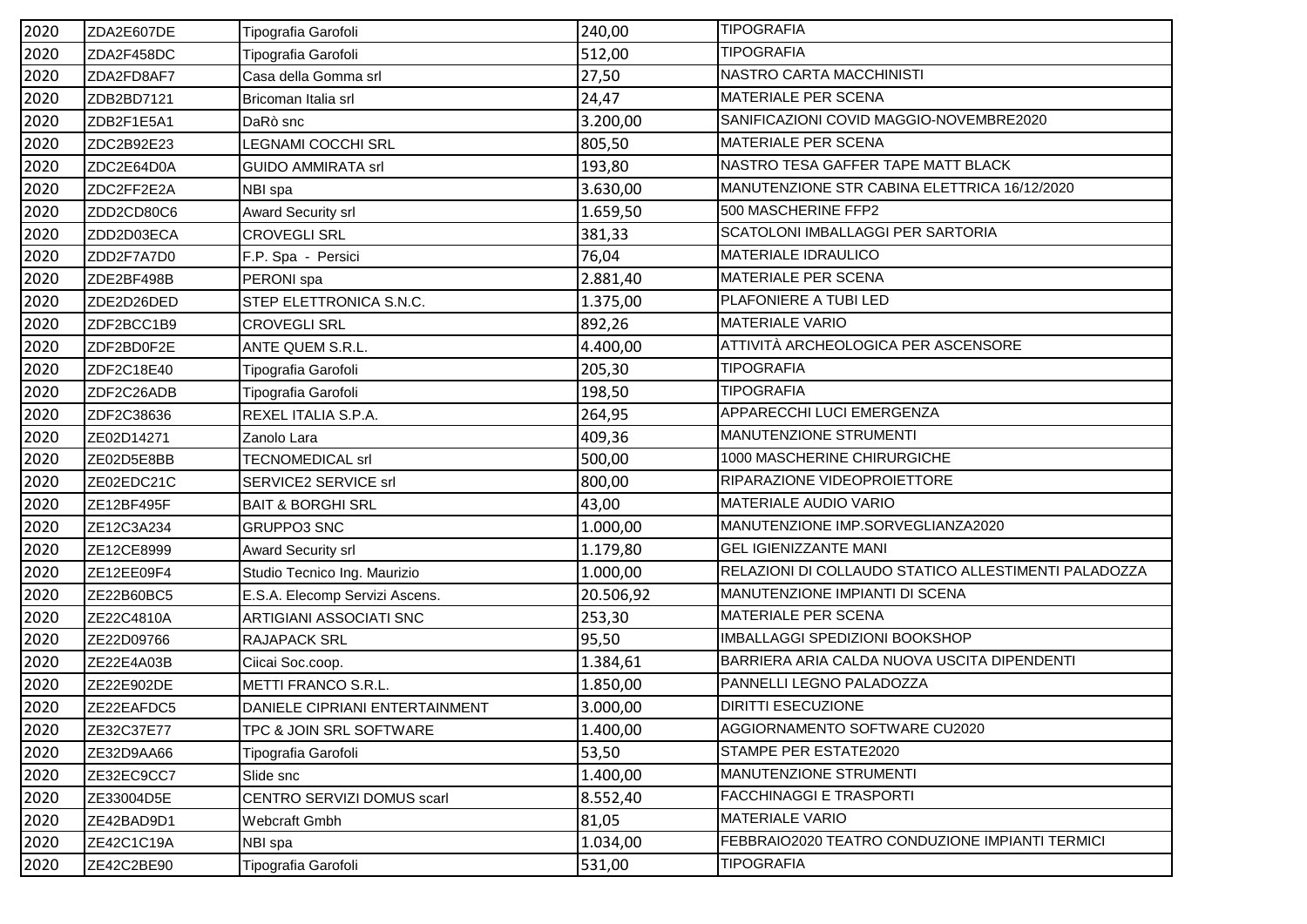| 2020 | ZE42C4B977 | REXEL ITALIA S.P.A.            | 380,19    | <b>MATERIALE ELETTRICO</b>                  |
|------|------------|--------------------------------|-----------|---------------------------------------------|
| 2020 | ZE42C6D2C3 | Facchini Impianti s.r.l.       | 2.423,50  | SOSTITUZIONE FAN COILS TEATRO               |
| 2020 | ZE42E55337 | CENTRO LAVANDERIA SRL          | 262,82    | LAVANDERIA ORDINE829                        |
| 2020 | ZE52C32AAF | SEDOC DIGITAL GROUP srl        | 25.200,00 | PRESIDIO ON-SITE2020                        |
| 2020 | ZE72B9BA5E | Borsari Strumenti Musicali srl | 26.139,85 | MANUTENZIONE STRUMENTI                      |
| 2020 | ZE72C503CF | <b>Award Security srl</b>      | 2.578,89  | GUARDIANIA MANZONI FEBBRAIO2020             |
| 2020 | ZE72D46E32 | <b>ARTEFATTO S.r.l.</b>        | 3.721,51  | SERVIZI TIPOGRAFICI                         |
| 2020 | ZE72D58F6F | Manutan Italia Spa             | 450,00    | 1000 MASCHERINE CHIRURGICHE DPI             |
| 2020 | ZE72D97783 | Gamba Facility Management spa  | 6.972,00  | SANIFICAZIONE SISTEMA AERAULICO             |
| 2020 | ZE73004B81 | Award Security srl             | 531,56    | GUARDIANIA PALADOZZA DICEMBRE               |
| 2020 | ZE730065FA | F.G. PASQUINI SAS Filati e Tes | 1.852,50  | <b>ADRIA21 STOFFE</b>                       |
| 2020 | ZE82ACF6BC | S.I.A.E. SOC.ITALIANA DEGLI AU | 10.338,00 | NOLO MATERIALE MUSICALE2020                 |
| 2020 | ZE82BF494C | N.C.V. COOPERATIVA AUTOTRASPOR | 1.003,00  | <b>TRASPORTI</b>                            |
| 2020 | ZE82BFF6D7 | <b>KONE SPA</b>                | 1.250,52  | MANUTENZIONE2020 ASCENSORE MANZONI          |
| 2020 | ZE82C9C8C3 | Manutan Italia Spa             | 588,00    | <b>IGIENIZZANTE MANI</b>                    |
| 2020 | ZE82DAA0DD | FONDAZIONE ALDINI VALERIANI    | 7.730,00  | ATTIVITÀ FONDIRIGENTI 15/07/2020            |
| 2020 | ZE82E35382 | <b>FRANCHI SEDIE SRL</b>       | 1.500,00  | DISTANZIATORI SEDIE PALADOZZA               |
| 2020 | ZE82EEACA3 | NBI spa                        | 3.000,00  | OTTOBRE TEATRO MANUT.IMPIANTI               |
| 2020 | ZE82F12DDD | ANTICA AGUZZERIA DEL CAVALLO S | 147,60    | <b>BICCHIERI OTELLO</b>                     |
| 2020 | ZE92C0D89E | CENTRO MUSICALE BOLOGNA SRL    | 321,31    | MANUTENZIONE STRUMENTI                      |
| 2020 | ZE92DBFC38 | OXA srl antinfortunistica      | 47,74     | SCARPE ANTINFORTUNISTICA                    |
| 2020 | ZE92E6F739 | LEGNAMI COCCHI SRL             | 6.659,25  | LEGNAME OTELLO                              |
| 2020 | ZE92FAD4EA | PERONI spa                     | 108,00    | FETTUCCIA PER SCENA                         |
| 2020 | ZEA2B8498A | <b>VENTURA INCISIONI SRL</b>   | 271,00    | TARGHETTE GUARDAROBA                        |
| 2020 | ZEA2B98154 | Tipografia Garofoli            | 122,00    | <b>TIPOGRAFIA</b>                           |
| 2020 | ZEA2C8F294 | Gamba Facility Management spa  | 180,00    | SANIFICAZIONE TEATRO20                      |
| 2020 | ZEB2BD1947 | Tipografia Garofoli            | 405,00    | <b>TIPOGRAFIA</b>                           |
| 2020 | ZEC2D4AD50 | SANDRI S.R.L. FERRAMENTA       | 1.090,00  | 4 AVVITAORI20 MARTELLI SCUOLA               |
| 2020 | ZEC2ED3246 | <b>MARCO MARZADORI</b>         | 300,00    | SPAZZOLA LEGNO PER OTELLO                   |
| 2020 | ZEC30174F4 | Gamba Facility Management spa  | 6.247,10  | DICEMBRE PULIZIE TEATRO                     |
| 2020 | ZED2E54CD1 | METTI FRANCO S.R.L.            | 1.125,00  | PANNELI LEGNO COPERTURA PAVIMENTO PALADOZZA |
| 2020 | ZEE2CEE849 | <b>Award Security srl</b>      | 168,50    | TERMOMETRI FRONTALI INFRAROSSO              |
| 2020 | ZEF2C84953 | Energo Logistic spa            | 1.262,60  | LAVORI EDILI MARZO TEATRO                   |
| 2020 | ZEF2CDD024 | SEDOC DIGITAL GROUP srl        | 1.200,00  | ANTIVIRUS KASPERSKY 12 MESI                 |
| 2020 | ZEF2CEE88E | RINALDO MARZOCCHI              | 1.495,60  | MANUTENZIONE IDRAULICA IMMOBILE             |
| 2020 | ZEF2E8C2B8 | CENTRO SERVIZI DOMUS scarl     | 13.058,00 | <b>FACCHINAGGI E TRASPORTI</b>              |
| 2020 | ZEF2F2B6F5 | PAPACHRISTODOULOU THEODOROS    | 600,00    | SERVIZI VARI                                |
| 2020 | ZF02C8A5C2 | SIRIO Informatica e Sistemi    | 2.062,50  | <b>ATTIVITÀ PROGETTO SIOPE</b>              |